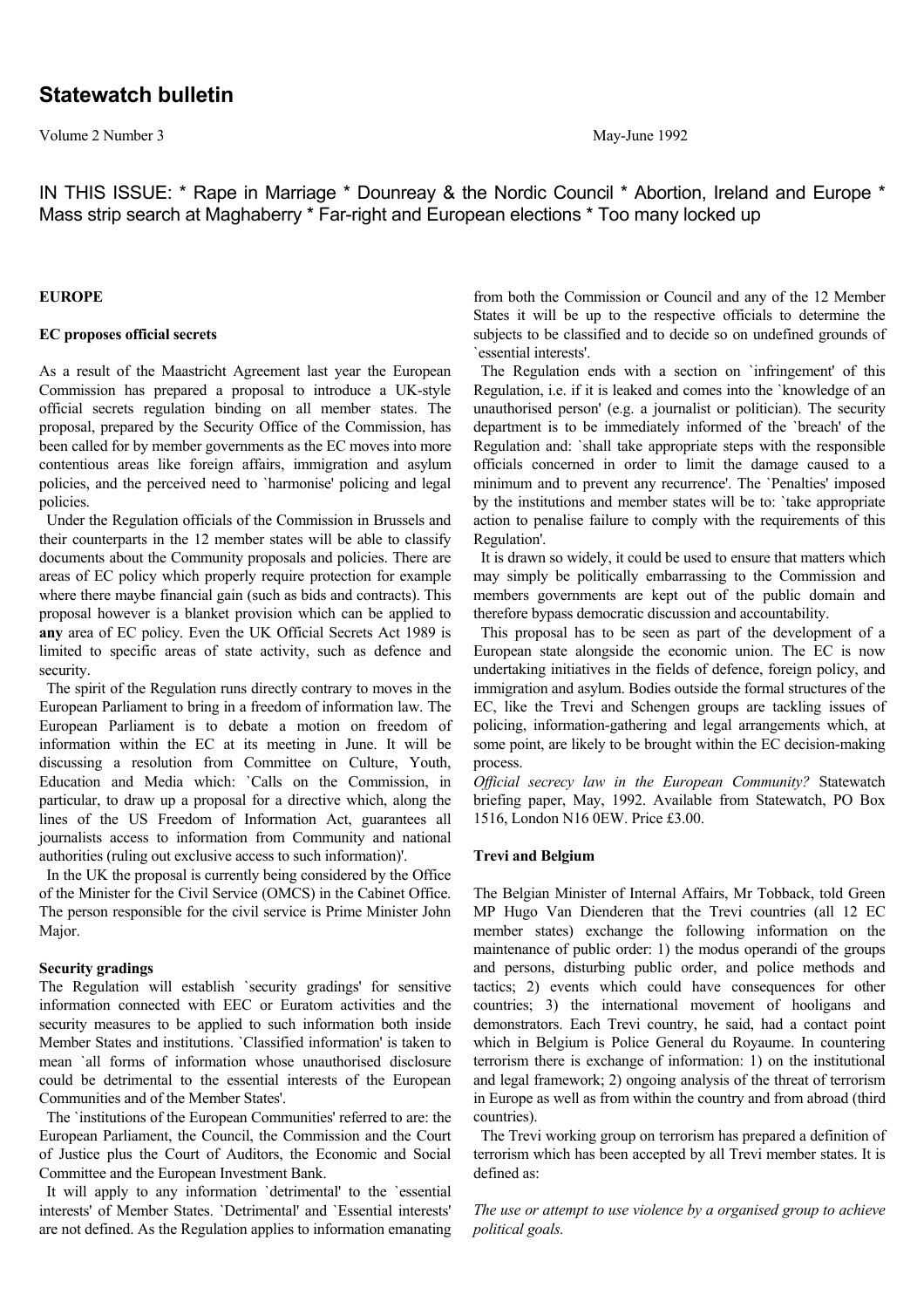The definition of violence is unclear, it could refer to demonstrations or direct action by political groups and one country's interpretation of this definition may be very different from another. Moreover, the storage of information on such groups and individuals on the Trevi-based Europol data system which is currently being considered presents an even greater danger (a working group report on the Europol data system will be considered at the meeting of Interior Ministers in June).

 The services involved in Belgium are the civilian security service `Surete', the gendarmerie, the coordinating `Groupe Interforce Antiterroriste' (GIA) and the `Police General du Royaume'. The Belgian Trevi contact-point is the GIA. The GIA acts on terrorism with members of the gendarmerie, the `Police General du Royaume', the police judiciaire, the Surete, the SDRA (military security service) and a magistrate.

# **Dutch discuss racist attacks**

On March 24, Dutch parliament had an 6-hour debate on the Binnenlandse Veiligheidsdienst (BVD) which included a discussion on the nature of recent racist attacks. Most MPs criticized the recent BVD report, especially in the stress it laid on the threat of Muslim fundamentalism while virtually ignoring racist violence. The minister of the interior Mrs Dales however defended the apparent imbalance by claiming that BVD investigations had shown that no extreme right party or organization was involved in the recent wave of attacks against the houses and businesses of immigrants. The perpetrators according to Mrs. Dales were now thought to be fringe group youths, who used varying names and primitive devices in their attacks.

 In a reaction to this, the Hague police publicly dissociated itself from this analysis. `The attacks in our town do show a pattern of connections. We are investigating in right-wing circles because of the choice of the objects and the way in which the attacks are claimed or announced. The minister's statements are completely on her account', a police spokesman said.

 The BVD gathers information on asylum seekers from the Aliens Department and is routinely provided with the names and other basic data of certain agreed categories of refugees seeking asylum. The BVD order the complete files on the persons they are interested in, which occurred in some 130 cases in the last eight months. This resulted in about twenty BVD attempts to seek further information or collaboration from asylum seekers themselves. Mrs. Dales stressed that information on vulnerable individuals such as Iraqi or Kurdish refugees would never be provided to the security services of their home countries, but `when for instance a member of the Hezbollah seeks refuge here, we have to ask for information from Israeli or U.S. intelligence'.

### **Europe: In brief**

**\* Maastricht and ID cards:** The meeting of the new Committee on Civil Liberties and Internal Affairs of the European Parliament (EP) on 3 March criticised the Maastricht agreement because it gave the EP virtually no new powers. The committee resolution said that important decisions on asylum and immigration policy and combatting crime were being left to `bodies which in fact can skirt national or European parliamentary control and, above all, sanctions'. Mr Bangemann, for the European Commission, told the Committee that it was not trying to force the UK to adopt identity cards. This contrasts with Mr Bangemann's warning in February that the UK could face legal action by citizens if it continued to make border control checks - with the implication that the UK

would have to find other means, i.e. identity card checks inside the country. It contrasts too with a speech given by Sir Leon Brittan, Vice-President of the European Commission, to Bramshill Police Training College last year in which he suggested it would be a `simple step' for the UK to introduce optional identity cards.

*Reuters Textline/Agence Europe,* 3.3.92; *Guardian* 26.2.92; *Independent* 3.11.91.

**\* Germany: extremist label lifted:** After a five-year legal battle, the Ministry of the Interior of Niedersachsen agreed on March 23 that the Humanistische Union (HU) is no longer considered an extremist organization just because it protested against the census in 1987. Landesamt fuer Verfassungsschutz (LfV) chief Peter Frisch, now vice-president of the Bundesamt fuer Verfassungsschutz, warned politicians in a confidential memorandum in January 1987 that critical articles in the press and the activities of groups such as the Green Party, the Young Democrats and the HU against the census constituted the most serious threat to it. In the same memo Frisch also warned that bomb attacks against the census could be expected. The HU obtained a copy from a friendly politician and subsequently launched a fierce protest against what it considered a libellous accusation. In future the HU would not be placed under LfV observation on the sole basis of holding similar views as enemies of the constitution.

#### **Europe: new material**

**Fighting Drug Trafficking in the Americas and Europe**, Nicholas Hopkinson. Wilton Park papers 42. HMSO, £7.50, pp42.

**Crime and the European Community after 1992**, Richard Latter. Wilton Park Paper 31, HMSO, £7.50, pp21.

**Where to draw the frontiers of a new Europe?** Julian Priestley. European Labour Forum, Autumn, 1991, pp29-30.

### **MILITARY & NUCLEAR**

#### **Dounreay at the Nordic Council**

At the annual Nordic Council meeting, held in Helsinki, the Norwegian environment minister, Mr Thorbjorn Bernsten, speaking on behalf of the Nordic Ministers, said governments must be `both blind and deaf' if they do not understand Nordic opposition to Dounreay. Mr Bernsten was answering a question from Icelandic MP, Mr Hjorleifur Guttormsson, about a German government working group's discussion on using Dounreay to store and reprocess its research reactor spent fuel. Mr Bernsten said Danish scientists would monitor the matter and contact the German government if a firm proposal is made. The Nordic Ministers also committed themselves to opposing moves to relax rules on the dumping of radioactive wastes at sea. In answer to a question by Danish MP, Ms Brigitte Husmark, Iceland minister Mr Eidur Gudnason said some countries were opposing tighter rules on radioactive waste dumping at sea in negotiations on a new marine pollution convention to replace the Oslo and Paris Conventions. Mr Gudnason said the Nordic Governments would work for a ban on the dumping of all radioactive wastes.

### New Marine Convention

Negotiations for a new Convention, to replace the Oslo and Paris Conventions, which regulate land-based and sea-based sources of marine pollution in the North Sea and North Atlantic, are reaching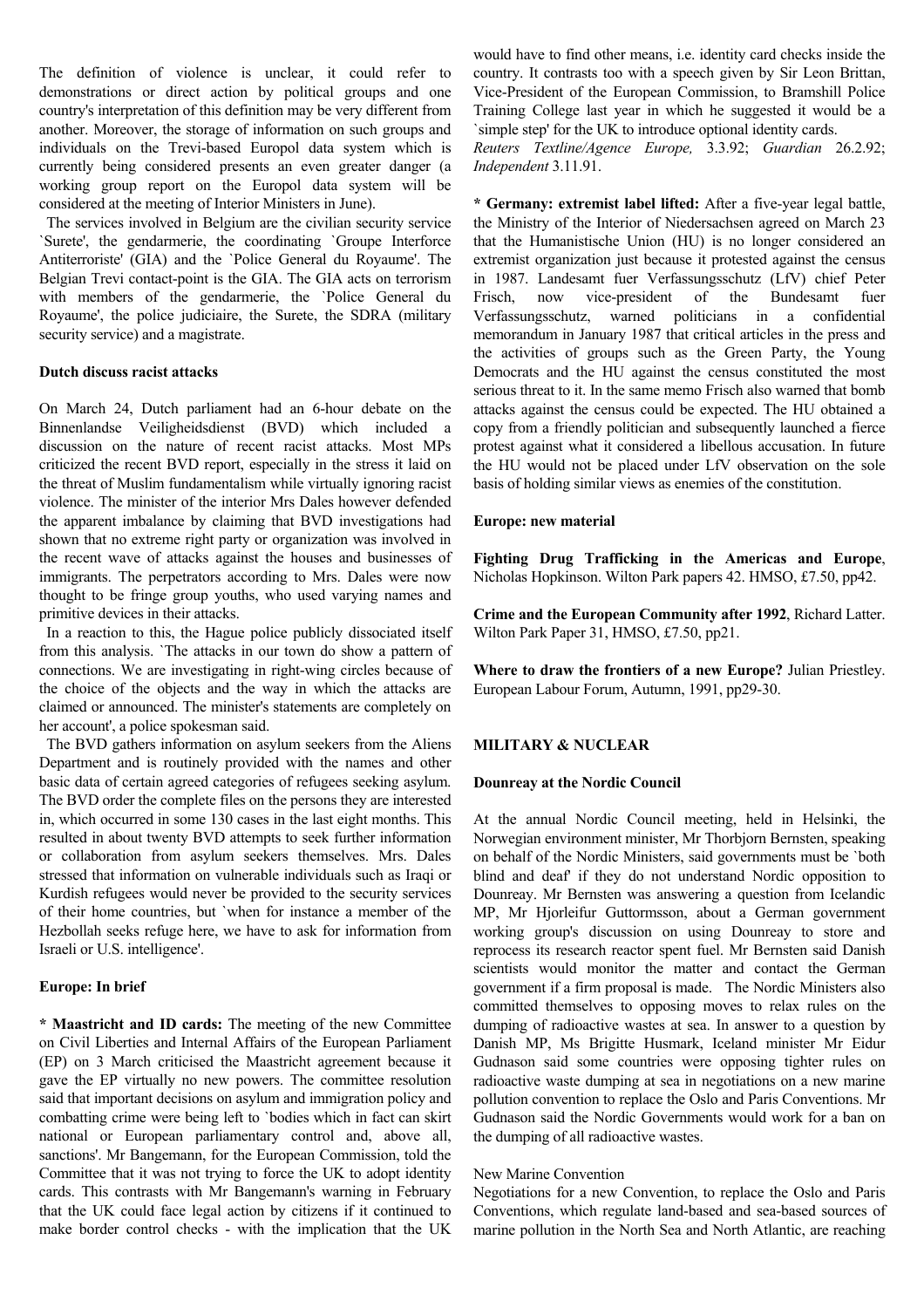a crucial final phase. The new Convention is due to be signed in Paris in November. In controlling land-based sources, such as discharges from reprocessing plants, the new Convention require the use of Best Available Technology and Best Environmental Practice `including, where appropriate, Clean Technology' and the application of the Precautionary Principle.

 One of the areas of dispute is whether the new Convention includes a ban on dumping low and medium level radioactive wastes. The Nordic countries are committed to banning dumping, as is Germany. The UK and France, however, take a different stand. The UK position is to `keep this option open ... for bulky items arising from decommissioning' where there is no alternative available. The UK also argues dumping has `no significant adverse effect on man or the environment.' (Letter to Greenpeace UK from UK Government).

*NENIG Briefing* no 54, 1992

# **Military: In brief**

**\* Defence facts:** Between 1970-1980 the pay of Field Marshals fell, in real terms, by 24.3% and that of an army private rose by 11%. Between 1980 and 1991 the pay of Field Marshals rose by 83.3% compared with a rise of 1% for privates. The estimated cost of the Trident programme is £10.5 billion. The strength of the UK armed forces is 294,605. The number of civilian employees of the Ministry of Defence is 140,024.

*Hansard written answers*, 21.2.92, 26.2.92; *MOD press release*, 27.2.92.

**\* Conference: The cost of Trident: issues for local authorities**. One day national conference, Forte Crest Hotel, Glasgow on Wednesday 10 June 1992. Non-profit-making community and interest groups £25. Details from: Lesley Cheetham, Nuclear Policy and Information Unit, Manchester City Council, Town Hall, Manchester M60 2LA. Tel: 061-234-3379.

\* **Canada pulls out of Europe**: Canada has decided to withdraw its forces from Europe. It was intended to cut its contribution of 6,600 troops to NATO to 1,100 but now they are all to go. Canada remains in NATO with its forces available for emergencies. *Guardian*, 27.2.92.

### **Military: new material**

**Controlling Chemical and Biological Weapons Profileration**, Richard Latter. Wilton Park papers 46. HMSO, £7.50, pp32.

**European security policy: the need for accountability**, extract from a study by the Oxford Research Group. *European Labour Forum*, no 5, Autumn 1991, pp13-16.

**Restructuring of arms production in Western Europe**, edited by Michael Brzoska & Peter Lock. Published by Oxford University Press for the Stockholm International Peace Research Institute, 1992, 240pp. The book looks at the consequences of the end of the Cold War on the arms trade, the implications of the Single European Act and the internationalism of production (away from national industry bases). In the appendices SIPRI list the 50 largest arms producing companies in Western Europe.

**Repression trade (UK) Limited**. Amnesty International, 1992, 48pp, £2.50. The report cites examples of the export of leg irons, an electronic torture chamber and gallows to `governments with atrocious human rights records'. It also calls for an end to the

secrecy surrounding the training provided by British Forces given to 110 countries.

### **House of Commons debates**

Nuclear proliferation, 3.2.92, cols 41-74 Staffordshire Regiment, 3.2.92, cols 271-280 Army Bill, 13.2.92, cols 1151-1214 Defence equipment, 19.2.92, 331-342 Mr John Hall, 25.2.92, cols 941-948 Air-to-air missiles, 3.3.92, cols 161-170 Asraam system, 13.3.92, cols 1224-1232 Army Bill, 13.3.92, cols 1198-1220

#### **IMMIGRATION**

#### **Asylum Bill**

The new Conservative government is set to re-introduce the Asylum Bill (*see Statewatch Vol 2 no 1*) as soon as possible after abandoning it through lack of time at the end of the last parliament. Although Kenneth Baker has been replaced as Home Secretary by Kenneth Clarke, the Bill is not expected to be significantly liberalised. Both John Major and Douglas Hurd made the control of `bogus' refugees an issue in the general election campaign - and the issue was taken up by the tabloid press, whose headlines declared that a Labour government would flood the country with `cheating immigrants'. The government is to push through such measures as the fingerprinting of all asylum-seekers and tougher criteria and procedures for the recognition of refugees.

 Recent changes have already made life much worse for asylumseekers. In November 1991 a new screening procedure was introduced, involving an interview by a junior official on identity and mode of entry to Britain. If it appears from the interview that the asylum-seeker travelled through a `safe' European country to get to Britain, he or she can be detained at the end of the interview and returned to that country.

 The object of the interview, for the asylum-seeker, is to be given a Standard Acknowledgment Letter (SAL), issued on passport-type paper, bearing the photograph, name, nationality and date of birth of the asylum-seeker. This document acts as proof that the asylumseeker is known to the Home Office and is awaiting a decision on his or her claim. It is only issued if the Home Office is sure of the identity of the asylum-seeker. Increasingly, DSS offices demand the SAL as proof of identity before granting benefit to asylumseekers - and since it can take several weeks to get the SAL interview, asylum-seekers are having to wait for many weeks, sometimes months, before receiving any benefits. This is an identity card system being introduced `through the back door', without any parliamentary debate.

#### **Asylum figures**

The number of asylum-seekers recognised as refugees, or allowed to stay in the country exceptionally, declined dramatically between 1990 and 1991, according to figures given by Immigration Minister Peter Lloyd in parliament in February. In the quarter from July to September 1991, only 75 people were granted asylum, and 120 exceptional leave, compared with 200 and 565 respectively in the same quarter of 1990. The total of asylum-seekers in 1991 was 44,745, but the backlog in processing applications is such that in September 1991 there were 59,300 applications outstanding. *Commons Hansard* 24.2.92 cols 383-385; 28.2.92 cols 630-634.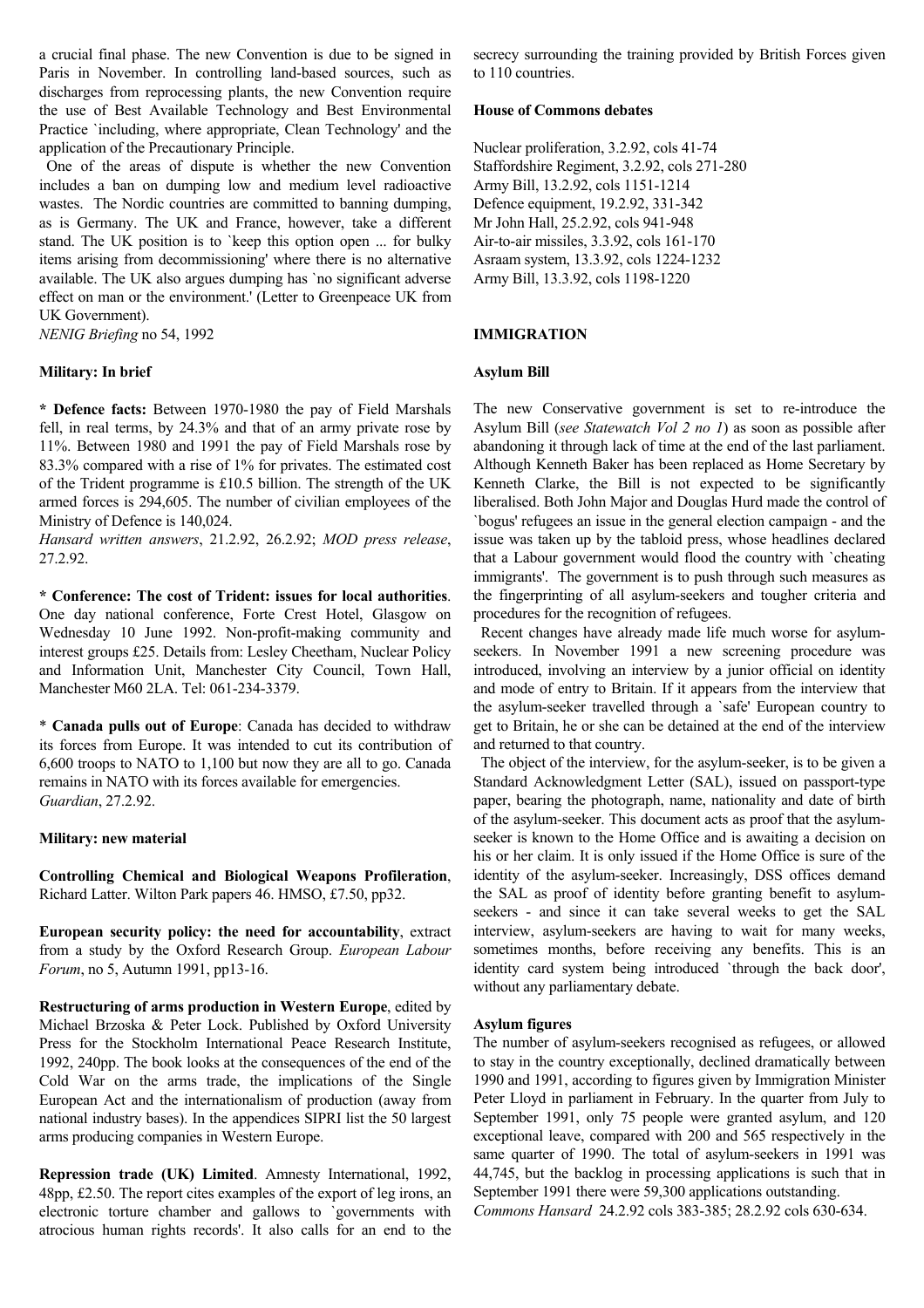#### **Asylum-seekers not illegal**

The Court of Appeal has ruled that asylum-seekers who leave their country on false documents are not illegal entrants, as long as they do not use the documents to deceive immigration officers when they arrive in Britain. On 14 April it quashed the convictions of two men who had helped refugees to come to Britain by giving them false documents to enable them to get on flights from Kenya and Sri Lanka. The men had been charged with `facilitating illegal entry'. The court rejected the Crown's argument that asylum-seekers arriving with false documents were automatically illegal entrants, acknowledging that most people fleeing their own country cannot obtain genuine documents.

*Independent* 15.4.92.

### **Visitors' passports useless**

The Court of Appeal ruled in April that a British Visitors Passport (BVP) is not a `passport' which provides proof of British citizenship. An immigration officer is entitled to refuse entry to a person carrying a BVP if he is not satisfied that the holder is a British citizen, and the holder has no right of appeal in the UK, they said, dismissing an appeal by John Kwesi Minta Akuamoh.

 The decision means that no-one going on holiday using a BVP can be sure of being allowed back in to Britain. In practice, the decision is likely to affect black British citizens, who can expect stringent questioning and possible refusal of entry if they rely on a BVP to return to Britain after a European holiday.

*Guardian* 8.4.92.

### **Heat detectors for immigrants**

In the wake of the arrest in March of 15 illegal immigrants who hid in a lorry to come into Britain, the Home Office revealed a pilot scheme using heat detectors to spot illegal immigrants smuggled in to the country in trucks and vans. It said that the scheme, tried in Dover for a week in 1991, had yielded ten arrests.

 The fifteen men were arrested after getting out of a lorry at an M4 service station. They were Sikhs from the Punjab, where the Indian security forces have been accused by Amnesty International of widespread human rights abuses, including extra-judicial killings, torture and detention without trial of suspected members of the Khalistan liberation movement. Several of the men were thought to be asylum-seekers.

*Guardian* 24.3.92.

# **Tower Hamlets is not Home Office**

The London Borough of Tower Hamlets received a setback when the High Court ruled in April that it is not entitled to investigate the immigration status of homeless people or to refuse them accommodation if they don't appear to have unconditional permission to stay in Britain. The Council, which has been subject to a non-discrimination notice from the Commission for Racial Equality (CRE) since 1987 for its allocation procedures, had taken the Department of the Environment to court over its housing guidelines. These required boroughs to find emergency accommodation for all priority cases, but the Council argued that this was unlawful, since some priority families' immigration status did not allow them to receive emergency accommodation. The High Court, rejecting the argument, said it was for the Home Office alone to take decisions on immigration status.

*Independent* 10.4.92.

#### **Holland: secret list**

The Dutch Ministry of Justice has a confidential internal list of countries to which asylum seekers can be returned without problems. The existence of such a list has been denied by a ministry spokesperson, but there is a clear mention of it in recent confidential minutes of a meeting of officials. It is not known which countries are on the list. The minutes say that there is an `internal' list of countries to which refugees can be returned, but no references to this list are to be made in the official order. The minutes further indicate that almost all asylum seekers are only offered a `tolerated status' even when the asylum seeker has a strong case. `Tolerated status' means that in the first three years, whenever the government decides that the situation in the country of origin has improved, the refugee can be expelled.

 On the basis of new regulations that came into force last January, almost half the asylum seekers will be detained in new half-closed relief centres. These are centres surrounded by a fence where the asylum seeker is supplied with a magnetic identity card. He or she has to report twice daily and there is a guarded entrance. According to secretary of Justice Kosto the refugees are allowed to leave at any time, but only in one direction: out of the country.

 The ministry of Justice wants to tackle the problem of illegal immigrants travelling to Holland on forged travel documents in the country of origin. Dutch marechaussees (military police) will soon begin advising the local authorities in Ghana and Nigeria on recognizing forged documents. The marechaussees will not be stationed in Africa permanently, but they will accompany people who are expelled from Holland and subsequently stay for some days to work on their new task. The project is expected to start this summer. Refugee organizations have severely criticized the plan because `real' asylum seekers often have no access to legitimate travel documents.

# **Holland: immigration raids**

In March the State Police conducted a massive raid on a distribution company in Geldermalsen arrested four illegal alien workers. 120 police officers were brought in by riot police buses and once inside the company building immediately began separating white from immigrant personnel. The entire operation was videotaped by police, while a helicopter circled over the area to detect possible escaping illegal workers. A total of seventy people who could not identify themselves on the spot were transported to the police HQ. Some of them had to stay there all day because they were unable to reach anyone who could bring their identification papers. In the end four workers could not prove their legal status. MP's of the Green Left party questioned the ministers of Justice and Social Affairs on the operation, which they described as `hardhanded, discourteous and discriminating'. The police deny that any discriminatory acts have taken place.

#### **Immigration: new material**

**Community competence over third country nationals residing in an EC member state,** Antonio Cruz, briefing paper no 5. **The Council of Europe and Migration**, John Murray and Jan Niessen, briefing paper no 6. **European migration policies for the nineties after the Maastricht Summit**, Jan Niessen, briefing paper no 7. From: Churches' Committee for Migrants in Europe, 174, rue Joseph II, B-1040 Bruxelles, Belgium.

**A fairer framework,** Bhabha, Jacqueline, Legal Action, March 1992, p9. On new asylum rules in the US.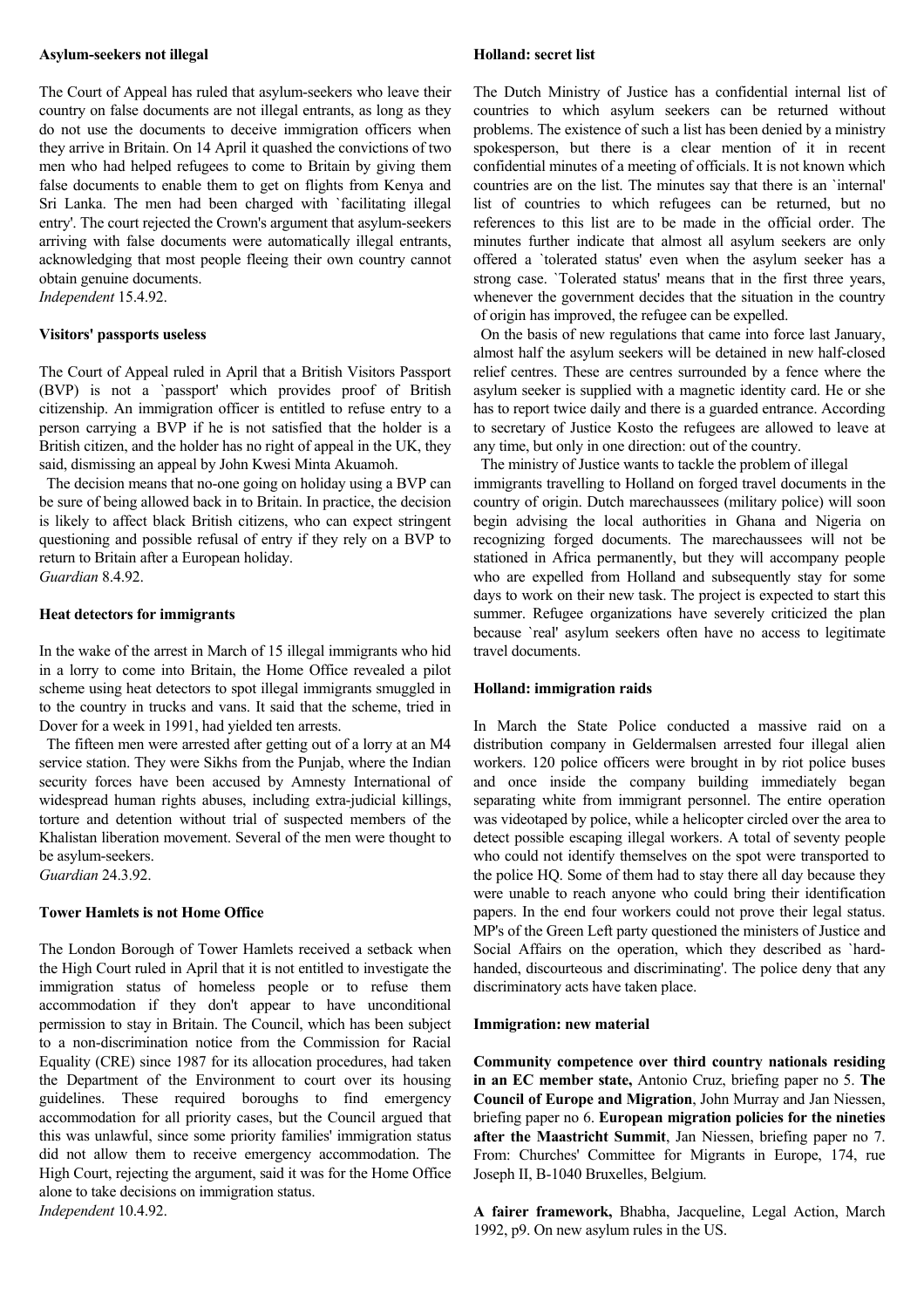# **House of Commons debate**

Asylum and immigration, 2.3.92, cols 22-73

## **PRISONS**

### **Prisoner wins human rights case**

The European Court of Human Rights upheld Thomas Campbell's claim that the opening and reading of letters between him and his solicitor was a violation of Article 8 of the Human Rights Convention, which guarantees the right to privacy. Prison rules and standing orders allow prison officers to open and read correspondence `to prevent disorder or crime', but the Court ruled that the interference with privacy was unwarranted. *Independent* 16.4.92.

### **Prison Service**

From 1 April 1993 the Prison Service will become an Agency responsible for the day-to-day running of prisons. The Home Secretary will retain responsibility for major policy decisions. A Supervisory Board is being created to advise the Home Secretary on strategic, policy and resources matters. This follows a report on the Prison Service by Sir Raymond Lygo.

*Home Office*, press release, 11.3.92.

### **Too many locked up**

Six out of ten people jailed on remand are acquitted or given a noncustodial sentence, according to the Howard League for Penal Reform. The figures showed that `the criminal justice system was culpable of a gross violation of human rights', said the League, whose survey revealed that nearly 66,000 people were remanded in custody in 1989, for an average of 36-54 days for men, and 25-41 days for women. It pointed out that in 1991, of the 500,000 people bailed on criminal charges, only 10% committed offences on bail. *Guardian* 14.4.92.

### **Prison: In brief**

\* Eleven unsentenced male prisoners under 25 committed suicide while in prison custody in 1991. *Hansard written answers*, 12.2.92.

\* In the wake of the fourth death of a young prisoner at Feltham Young Offenders' Institution since last August, the Howard League for Penal Reform is to set up an inquiry chaired by Anthony Scrivener QC, former Chairman of the Bar. Since January 1990 there have been a total of 175 deaths in prison custody. *Independent* 24.3.92; *Commons Hansard* 6.3.92 col 750.

\* Health experts called for immediate implementation of a prisoners' health care charter following revelations of `appalling' delays in receiving treatment for prisoners. Wandsworth Community Health Council reported on cases such as that of a man in a diabetic coma who was not allowed out of Wandsworth jail until handcuffs were found, and that of a prisoner with suspected cancer who waited for nine months before being referred to hospital, and another six months for treatment. The Home Office said that Wandsworth's report was being studied. *Independent* 2.4.92.

\* Category A prisoners would be denied the right to take grievances to the new independent complaints adjudicator under new Home Office proposals. A consultation paper on prisoners' complaints, in the wake of the Woolf Inquiry's recommendations on more justice in prisons, suggests excluding serious offenders from complaining about categorisation, allocation, transfer and approved visits, `for security reasons'. *Independent* 26.3.92.

### **LAW**

### **Rape in marriage**

On 23rd October 1991, the House of Lords made it clear `that in modern times the supposed marital immunity in rape forms no part of the law of England'(R v R [1991] 3 WLR 767). Up until then women were, within the confines of the marital bedroom, still treated as chattels in the eyes of the law. The reference in the Sexual Offences Acts of 1956 and 1976 to unlawful sexual intercourse with a women were interpreted as meaning sex outside marriage. Married women were therefore denied protection of the criminal courts, if the man who raped then was their husband, and had to seek assistance through matrimonial law. This slow process often required proof of physical violence and tended to individualise the problem.

 In response to widespread criticism of this anomaly, the Law Commission published a working paper in October 1990 and was in the midst of consultation when the House of Lords delivered its decision. As the House of Lords decision accorded with the views of the majority of those consulted by the Commission, the report on `Rape Within Marriage' finally presented to parliament on 13th January 1992, should carry a great deal of weight.

 The report presents the views of some 80 different groups and individuals - womens groups, legal practitioners, academics, the Criminal and Family Bar Association, the Law Society, the Bar Council, the Crown Prosecution Service and the three major police organisations. 68 respondents supported the abolition of a husband's immunity and only 10 opposed it.

# **Abolition of immunity**

The Report comes out strongly in favour of abolition and takes the opportunity to counter the three main arguments in favour of its retention. It points out that far from rape within marriage being a lesser form of the crime, it may in reality be more serious, breaking a relationship of trust and effecting other family numbers and in particular children.

 It also scotches the misconception that if a woman continues to co-habit with her husband after the rape, its effect must have been relatively minor. It points out that a woman's economic and social dependence often make it extremely difficult to leave the matrimonial home immediately. Concern about the effect on the children, fear of reprisals, lack of money, immigration status as a dependent, the prospect of homelessness or family disapproval, all impact on her apparent freedom of movement and choice.

 Finally, it locates rape within the criminal legal system as behaviour not condoned by society, instead of relegating it to the context of events effecting her own particular marriage.

### **The effect of abolition**

The House of Lords decision established the principle, but the Report recognises that statutory changes will be necessary both to entrench this gain and to give it the maximum potential effect. They suggest that reference to `unlawful' sexual intercourse be deleted in the Sexual Offences Acts and that the abolition of the immunity be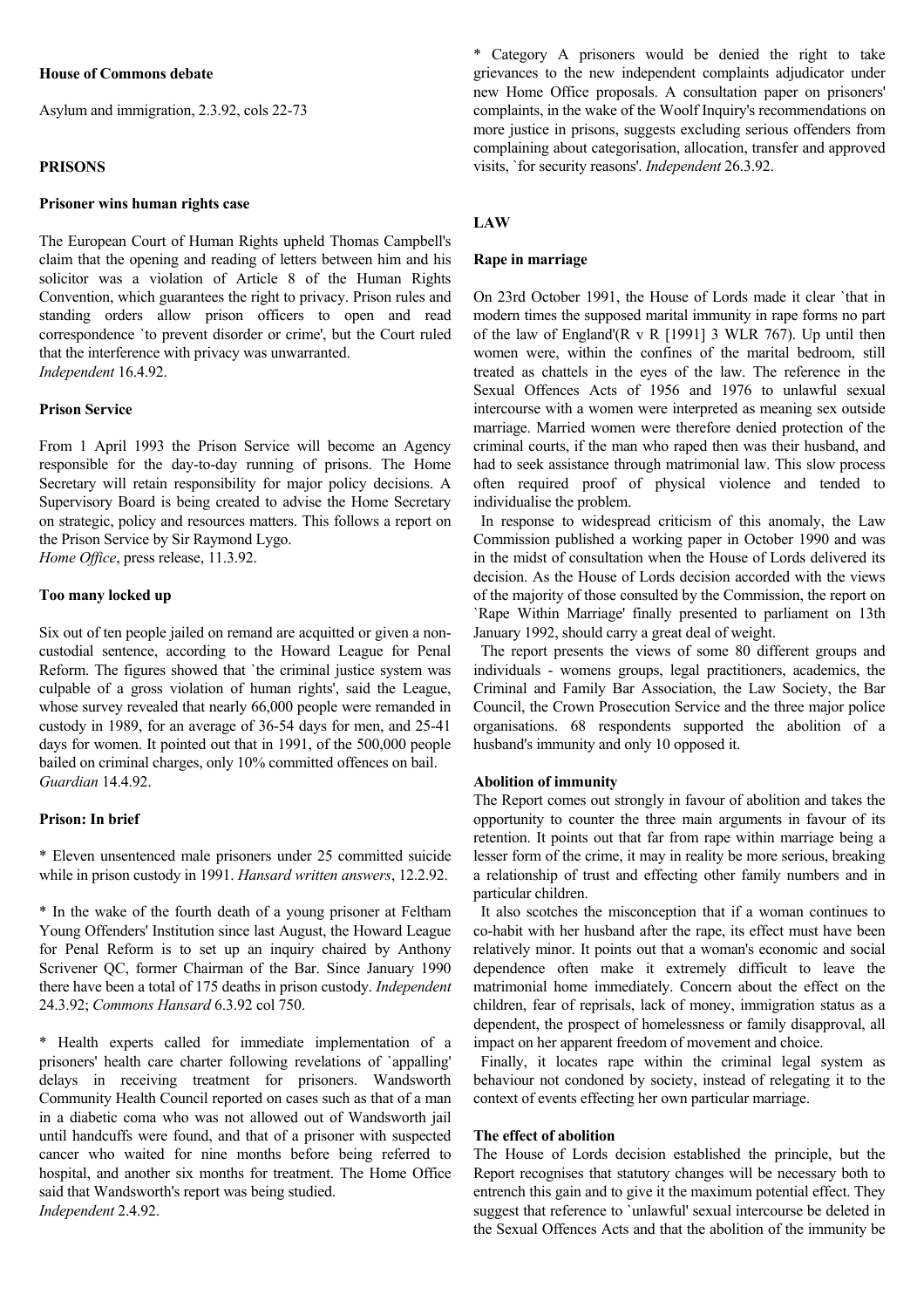extended to Section 2 of the 1956 Act (procuring of a woman to have unlawful sexual intercourse by threats or intimidation) and Section 3 of that Act (procuring a woman by false pretences or false representations).

 They also suggest that it will be necessary to amend Section 80 of the Police and Criminal Evidence Act 1984, so that a wife will be compellable as a witness where the offence charged is a sexual offence against the wife of the accused. They believe this to be necessary protection for the wife against a husband who may resort to duress to stop her giving evidence. This does, however, tend to render the woman powerless to make her own informed decision about pursuing criminal proceedings and did cause concern amongst many groups working on a day-to-day basis with rape victims.

 In response, the Commission has tentatively suggested that in the context of a future and wider review of the rules of compellability a judicial discretion could be introduced to enable a judge to release a particular witness from the obligation to testify if the interests of the family outweighed the public interest. However, in the short term, they are recommending compellability.

 Finally, the Commission suggested that the anonymity presently accorded to a victim of rape should be extended to the perpetrator. This they believe would give the wife protection against identification by default on the basis of a shared name and address and would also protect any children of the family.

*Criminal Law Rape Within Marriage*, The Law Commission,13th January 1992, HC 167.

# **Hamlet without the prince**

On 6 March, John Patten announced the setting up of 24 criminal justice liaison committees in England and Wales to `promote better understanding, cooperation and coordination in the administration of the criminal justice system'. The members will include probation, prison and police officers, the CPS, clerks to justices, magistrates, barristers, solicitors and social services directors. They are to be set up by May. But judges will not be present on the committees, after Lord Lane, the now departed Lord Chief Justice, decreed that they should not participate, although two senior judges will sit on the national Criminal Justice Consultative Council.

 The decision to exclude judges at a local level has been greeted with dismay by some critics. Lord Justice Woolf proposed the setting up of the Council and the local committees in his report on the Strangeways prison riot in February 1991. He said that the forums, which he described as an early warning system for failures in the criminal justice system, should be chaired by a senior judge, or it would be like playing Hamlet without the prince.

 Lord Lane's ban on the participation of judges at local level was on the grounds of judicial independence. Critics hope that the new Lord Chief Justice, Peter Taylor, will reverse the ban, since judges are seen by many to be out of touch with reality and the forums would at least bring them out of their isolation.

 The exclusion of community and voluntary sector groups from the committees has also been strongly criticised. It is their campaigning which has exposed miscarriages of justice arising out of police malpractice and judicial complacency, so their absence does little to encourage a belief that the consultative mechanisms are designed to tackle real problems in the criminal justice system.

*Commons Hansard* 6.3.92 cols 300-301; *Independent* 13.3.92.

### **Law: In brief**

**\* Colonial justice in Newcastle:** Judge Angus MacDonald, former

resident magistrate in colonial Nyasaland, locked up twelve men for cheering at their friend's acquittal at Newcastle Crown Court. Ten of the men spent the night at Durham's maximum security prison, after the judge hauled them out of the public gallery into the dock for their `most unseemly outburst'. At least one of the men is taking legal advice about suing the judge, whom Madeleine Colvin of *Liberty* accused of an outrageous abuse of power. *Times* 3.4.92.

**\* Tags gone**: The Home Office announced that the introduction of electronic tagging combined with curfew orders to control defendants on bail is to be `indefinitely postponed'. The announcement followed a disastrous pilot scheme in 1990, when most defendants tore off the tags and ignored the curfews, and 200 `technical problems' were reported in 49 cases. A consultation paper is to be issued `shortly', said the Home Office. *Independent* 22.2.92.

**\* Privatising magistrates?** Magistrates and their clerks are among those who are unhappy about the white paper on magistrates' courts, `A new framework for local justice', announced by the Lord Chancellor and the Home Secretary on 26 February 1992. The white paper calls for an improved service and value for money, and proposes the introduction of business criteria and practices such as time management. Critics fear that the proposals will lead to `unproductive' courts closing, while others come under pressure to reduce the length of cases, which could result in injustice to defendants. The Lord Chancellor's Department took over the running of magistrates' courts from the Home Office on 1 April. *Lord Chancellor's Department, press release* 26.2.92.

**\* Certificated crime?** One of the first directives to magistrates from the Lord Chancellor's Department tells them to refuse legal aid unless defendants can produce wage slips or DSS documents for the three months prior to their arrest. For those arrested and detained in custody before being brought to court, it means that they cannot get legal aid even for a bail application, unless they had the documents with them when they were arrested, or can arrange for someone else to bring them to court. The directive is already causing cases to be adjourned while defendants spend more time in custody, unable to obtain legal assistance. In time, this could lead to arrests on suspicion for possession of 13 weeks' wage slips: `I suspected the defendant of being about to commit a burglary because he was carrying wage slips in anticipation of being arrested.'

*Independent* 16.4.92.

### **Law: new material**

**Rape and sexual abuse.** Amnesty magazine February/March 1992, pp10-11. Summary of Amnesty's pamphlet *Rape and sexual abuse: torture and ill-treatment of women in detention.*

**Domestic violence: union alert**. *Labour Research*, March 1992, pp15-16. Looks at how women take up the issue through their unions.

#### **House of Commons debate**

Offending on bail, 25.2.92, cols 813-827 Magistrates courts, 9.3.92, cols 718-726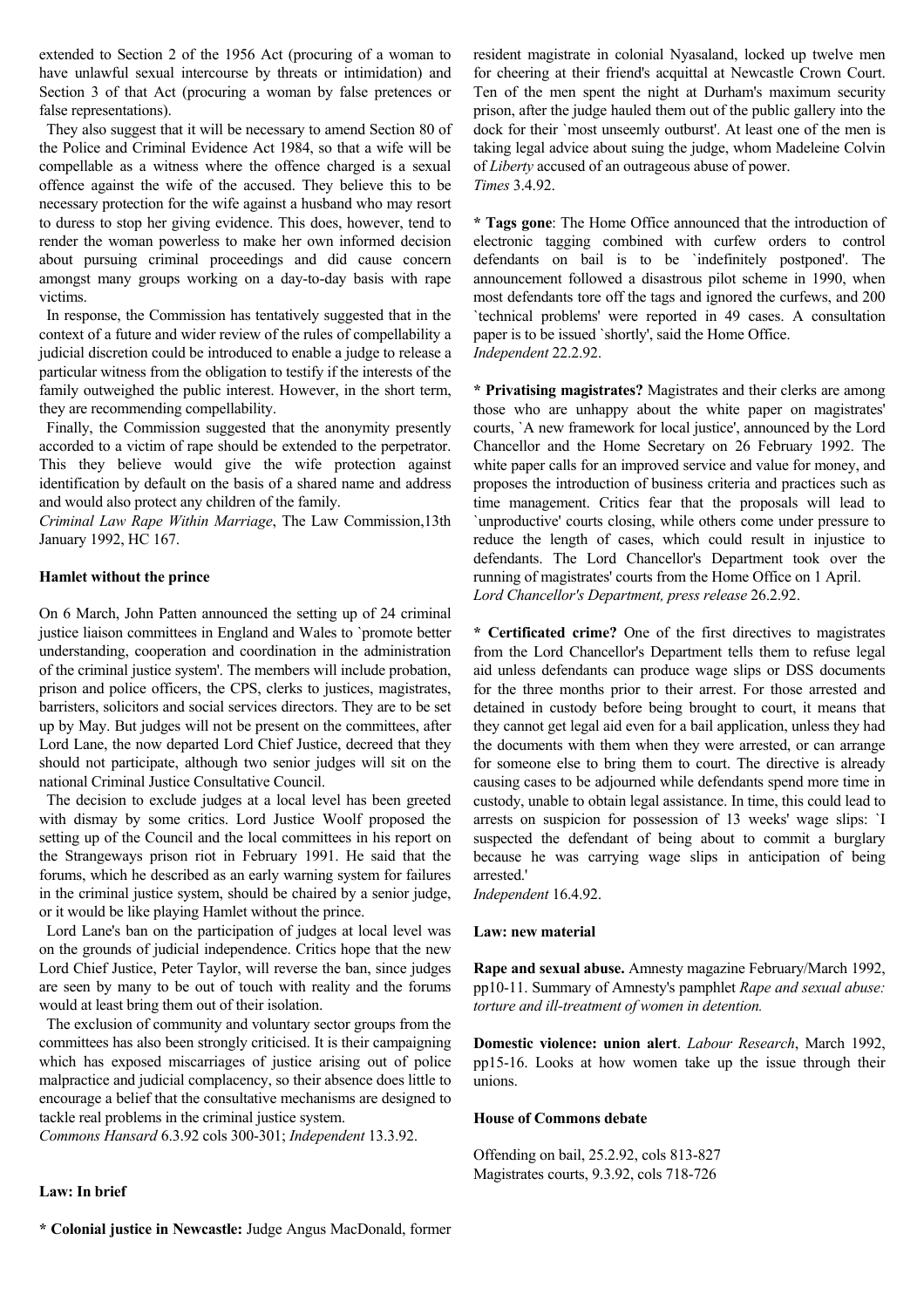# **SECURITY & INTELLIGENCE**

# **Security group under scrutiny**

Lothar Jachmann, second in command of the Bremen Landesamt fuer Verfassungsschutz (LfV), a regional branch of the internal security service, which employs some 75 personnel, claimed at a seminar organized by the Green Party in Berlin on 27-29 March 1992 that counter-espionage was an anachronism. Jachmann, with 30 years experience in counter-terrorism and domestic security, warned that the Verfassungsschutz would not live to see the year 2000 if it could not get its act together. This could have serious consequences, for police authorities would be all too willing to take over. `We already have to rap their knuckles regularly to keep them out of the political intelligence field' says Jachmann. He explained that the doctrine on leftist extremism and terrorism has changed over the last three years. The Verfassungsschutz no longer considers itself a part of the investigation apparatus, but tries to offer political solutions for what are now considered political problems. Jachmann expressed surprise at the willingness with which politicians permit the Verfassungsschutz to employ covert methods such as infiltration that deeply penetrate the private sphere without any legal regulations and safeguards, where relatively less harmful techniques such as wiretapping come under strict rules. We have to conclude, he said, that in the domain of leftist terrorism the V-mann (infiltrator) method has led us nowhere. Jachmann also expressed surprise at the resistance of many of his colleagues to agree with a list of permitted intelligence methods and techniques in legislation. `In my thirty years experience I have not come across any really new means'. Also the Verfassungsschutz should not have the virtual monopoly of definition it now has in practice, by which it can label specific persons or groups as enemies of the constitution.

 When asked what the LfV Bremen achieved for ordinary people, Jachmann claimed several recent successful operations against Turkish intelligence (MIT) that was harassing immigrants and their relatives back home. Several other seminar participants then cited examples of `friendly' intelligence services behaving in a hostile way. Renate Kuenast, who as an MP for Buendnis 90/Die Gruenen in Berlin is a member of the intelligence oversight commission, added to this that in Berlin Mossad operatives had recently been given access to Palestinians under questioning in police custody.

# **Germany: intelligence failures**

Using confidential BKA statistics, Falco Werkentin, a German researcher, has revealed that of the 10,000 to 15,000 Staatsschutz (state security) investigations initiated yearly in the former West Germany, some 60 to 70% originated from information voluntarily provided by civilians. Most of these `political crimes' are in the sphere of espionage, treason, `terrorist' activities, public order violations during demonstrations, sabotage, press law violations and the like.

 His research shows that although the number of Verfassungsschutz officials had risen from 2,480 in 1970 to some 5,100 in 1990, the percentage of Staatsschutz investigations that originated from Verfassungsschutz and other intelligence services steadily declined from 2.4% in the early 1970s to 0.3% in 1985 (no later figure is available). Werkentin concludes that such an ineffective organization had best be liquidated by the Treuhand, which has vast experience in closing down factories in the former GDR.

*Berlin Tageszeitung,* 30.3.92.

#### **Conference: police and intelligence**

On June 19/20, 1992, the Swiss organization `Komitee Schluss mit dem Schnueffelstaat' (which translates roughly as `Committee to End the Prying State') is organising a Europe-wide meeting of researchers, civil liberties activists and others interested to exchange information and views on developments in policing and intelligence in Europe. The committee was founded in 1989, when the Swiss discovered some 900,000 people were registered by their security service. They are now protesting against a new bill on security services, and take the opportunity to start a European initiative against security services under the title `Widerstand gegen Europol' (`Resistance against Europol'). Contact Catherine Weber at ++41 31 454858, fax ++41 31 452258, P.O. Box 6948, 3001 Bern, Switzerland.

# **Security & intelligence: new material**

**The case for dismantling the secret state**, Tony Benn. *New Left Review*, no 190, 1991, 127-130. Review article of `Smear' by Robin Ramsay and Stephen Dorrill.

**Access to information allegedly held by the security services**. *Human Rights Law Journal*, Vol 12, nos 6-7, pp282-284. Summarises the decision of the European Court to uphold a complaint against the Netherlands government.

**The role of the Yugoslav Intelligence and Security Community**, Marko Milivojevic in *Yugoslavia in Transition: choices and constraints: essays in honour of Fred Singleton*, edited by John B Allcock, John J Horton & Marko Milivojevic. Berg, 1992.

**Death in the Highlands**, Amanda Mitchison. Independent magazine, 28.3.92, pp24-29. Looks at the mysterious circumstances surrounding the death of Willie McRae, a radical Glasgow lawyer, in 1985. McRae was found slumped in his car with a bullet through his head. The authorities decided it was suicide and the Lord Advocate of Scotland decided that there should not be a Fatal Accident Inquiry (the Scottish equivalent to a coroner's inquest). The article concludes that if the official view is to be believed McRae, in a fit of despair, was driving too fast and came off the road. He then `dematerialised his two briefcases' (which were later returned by the police) and then `unconscious and brain-dead, threw his revolver away into the night'. In the background of the case is the Special Branch interest in his political activities and similarities to the 1984 murder of Hilda Murrell, who like McRae opposed the development of nuclear power.

### **POLICING**

### **Chief Constable's `racist joke'**

Tony Judge, the editor of *Police*, the magazine of the Police Federation, has criticised the decision of the Strathclyde police authority to take no action over allegations of racist remarks by their Chief Constable Mr Leslie Sharp. The comments were made at a dinner hosted by Prestwick Cricket Club in Ayrshire at which Mr Sharp was the guest speaker. Mr Sharp is reported to have told a `crude joke' referring to experiments with robot cricket umpires but cricketers had complained that the bright white colour of the robot blinded the batsmen. `It was suggested they paint it black', Mr Sharp was reported to have said, `But they said that they had once and it was no good because it started smoking pot, mugging old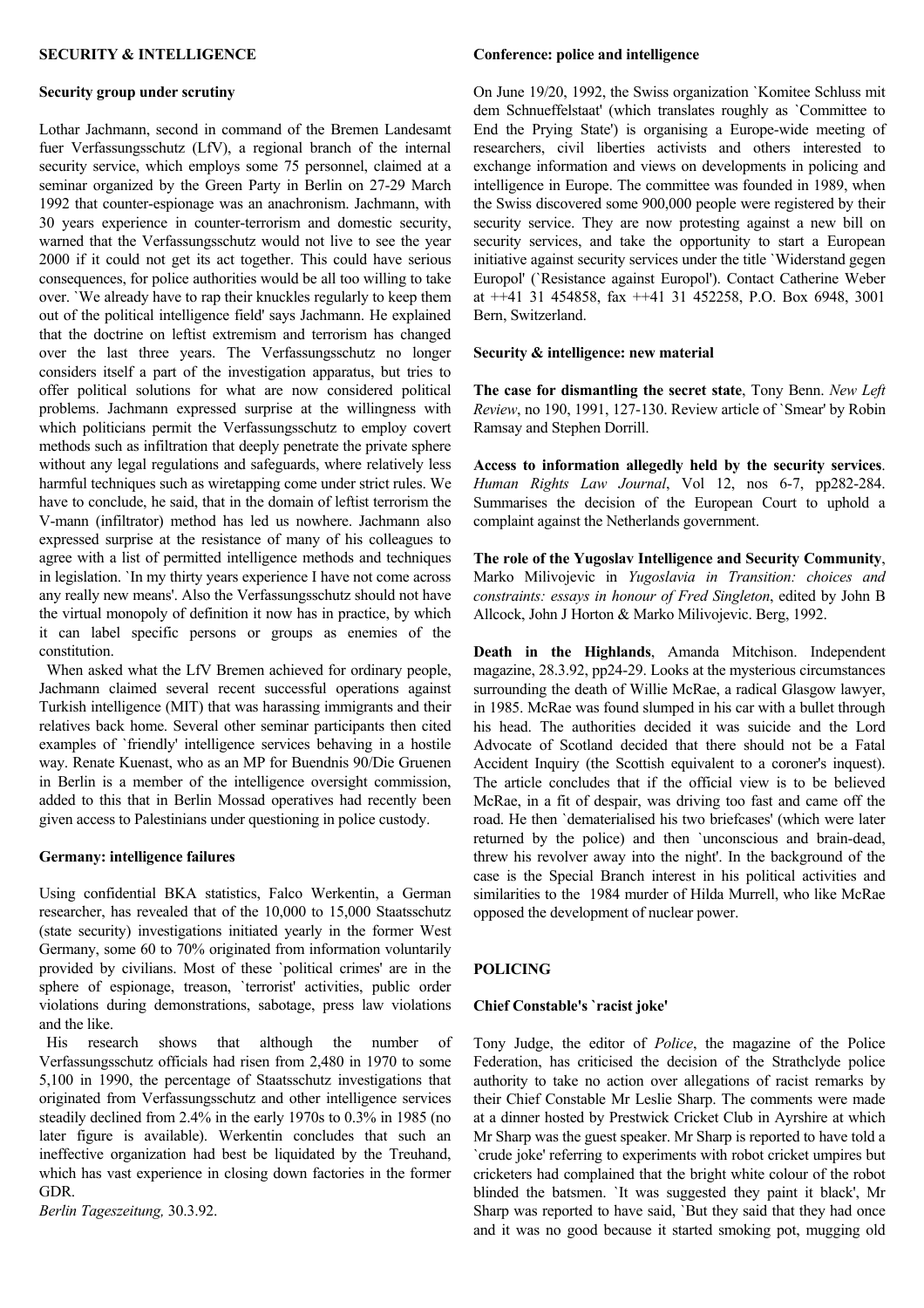ladies and robbing shops'.

 Chairman of the Police Committee, James Jennings, said that Mr Sharp's comments had been indiscreet but that he had apologised and given assurances that he supported the council's anti-racist policy. The Committee accepted Sharp's apology and plan no disciplinary action.

 The editor of *Police* says: `Some may ... contrast the lack of action in Mr Sharp's case with what has happened to officers of much lower rank'. This is a reference to Inspector Peter Johnson who retired from the police three days after making a remark about `Nig-nogs; our coloured brethren...' in 1985; and to a Commander in the Metropolitan Police briefing officers for the Notting Hill Carnival who spoke of `coons' - he promptly went sick and after many months retired on a pension. As *Police* observed Mr Sharp, head of the second largest police force in the UK, is no stranger to the issue of relations between the police and the black community, `he was, after all, Deputy Chief Constable of the West Midlands when half of Handsworth went up in flames in 1985'.

*Guardian* 17.3.92; *Police Review* 27.3.92; *Police*, April 1992.

### **Hackney police guilty of assault**

Following allegations of racism and corruption and demands for a judicial inquiry into Hackney police (see *Statewatch* Vol 2 no 2) the force has come under further criticism following the award of £50,000 to a black woman, Mrs Marie Burke at Croydon Crown Court.

 Mrs Burke, a 73 year old grandmother, was assaulted, maliciously prosecuted and falsely imprisoned by the police after her husband was arrested at the family home in east London following a minor traffic accident in January 1989. The accident was reported by a family friend who claimed he was driving the car at the time but the police, when they arrived at the Burke's home, accused Mrs Burke's husband of being the driver and arrested him. Marie Burke was pulled to the ground and held down by three officers when she tried to give her disabled husband his diabetes tablets.

 At the police station Mrs Burke was searched and charged with assault although her husband was not charged with any offence. The charges against her were dropped two days later and she sued the Metropolitan Police in a civil action. Her award (which included £20,000 for the assault, £15,000 for malicious prosecution and £15,000 for false imprisonment) is one of the highest made against the Metropolitan Police.

 The Burkes are the grandparents of Trevor Monerville, a young black man who was arrested by Stoke Newington police in 1987 and who subsequently `disappeared' only to be located in Brixton Prison four days later, where he was found to have a blood clot on his brain. Following surgery, which left him with a loss of memory and suffering from fits, he was subjected to a series of controversial arrests, none of which resulted in conviction.

 Following the award Scotland Yard issued a statement saying that no action was to be taken against the officers involved in the assault because `..no allegations against officers were substantiated.' In a letter to the Guardian newspaper Chief Superintendent Bernard Taffs, of Hackney and City Road Police Stations, wrote: `Much compassion was shown by individual police officers towards Mr and Mrs Burke at the time and later in court.'

 In a separate incident a black man Rodney Pilgrim, and his cousin Valerie Marche, accepted £20,000 in an out-of-court settlement from the Metropolitan Police following their arrest and detention at Dalston Police station in December 1988. The couple were being driven in a car which was stopped for speeding when police accused Mr Pilgrim of throwing cannabis out of the window. At the police station he was strip-searched and arrested for possession;

when she protested Ms Marche was charged with obstruction. The charges were later dropped.

 There are a number of other civil actions against police in the area still pending and it is estimated that they have already paid over £125,000 in awards so far this year.

*Hackney Gazette* 21.2.92; *Guardian* 18.2.92, 20.3.92, 6.4.92; *Independent* 20.3.92, 21.3.92

### **Police jailed for beating black man**

PC Alec Mason, known among his colleagues as the `King of the Beat', was jailed for two and a half years at the Old Bailey following a vicious attack on an innocent black motorist in Tooting, south London in January 1990. A second officer, PC Gavin Larter, who was present during the attack, was jailed for four months after pleading guilty to perverting the course of justice by falsifying his record of the incident. Two other constables, PCs Toby Fletcher and Kevin Lucking received three month suspended sentences. Other officers, of senior rank, took part in the cover-up but were not prosecuted according to Judge Lawrence Varney.

 The motorist, 25 year old Harold Benn, was initially stopped for speeding but when a breath test proved negative he was arrested on suspicion of having a stolen car. Reinforcements were called and about 20 police officers surrounded him when he protested his innocence. He was handcuffed and thrown face down into the back of a police van where PC Mason repeatedly stamped on his head and shouted racist abuse. During the journey to Tooting police station he was repeatedly kicked, punched and stamped on. Mr Benn was eventually released after he was found to be the legal owner of the car. He immediately lodged a complaint.

 After the event PCs Mason, Larter and Fletcher conspired to falsify their notes of the arrest by accusing Benn of trying to bite them and omitting any mention of the attack.

 Following the verdict at the Old Bailey Benn claimed that there were other officers present when he was arrested who didn't appear before the court. He also observed that: `You have to look into the police force and get rid of crime there, before you can tackle crime on the street.'

*Guardian* 28.3.92; *Independent* 17.3.92, 28.3.92; *South London Press* 31.3.92.

### **Conference: policing in Europe**

IHESI, the French government's Institut des Hautes Etudes de la Securite Interieure, is organizing a conference on systems of policing and police cooperation in Europe. The conference will focus on the challenges to policing posed by the profound changes taking place in the EC and the democratization of political regimes in Eastern European countries. The conference will provide a forum for dialogue between field police officers and researchers in Europe and also an occasion for an exchange of views with North American experts on the future of policing. Three topics will provide the basis for discussion: 1) A comparative study of the strengths and weaknesses of different conceptions of policing (Germany, UK and France); 2) An analysis of the changes that affect Western police organizations and of how these organizations mobilize their various resources to achieve maximum performance; 3) An assessment of the cooperation between the police of Europe and of their capacity to meet successfully certain major challenges, such as transnational collective violence, terrorist threats, new forms of crime related to computerization and to the pollution of the environment, the policing of borders and the control of immigration, and assistance to Eastern European police organizations. The conference will take place in Paris on December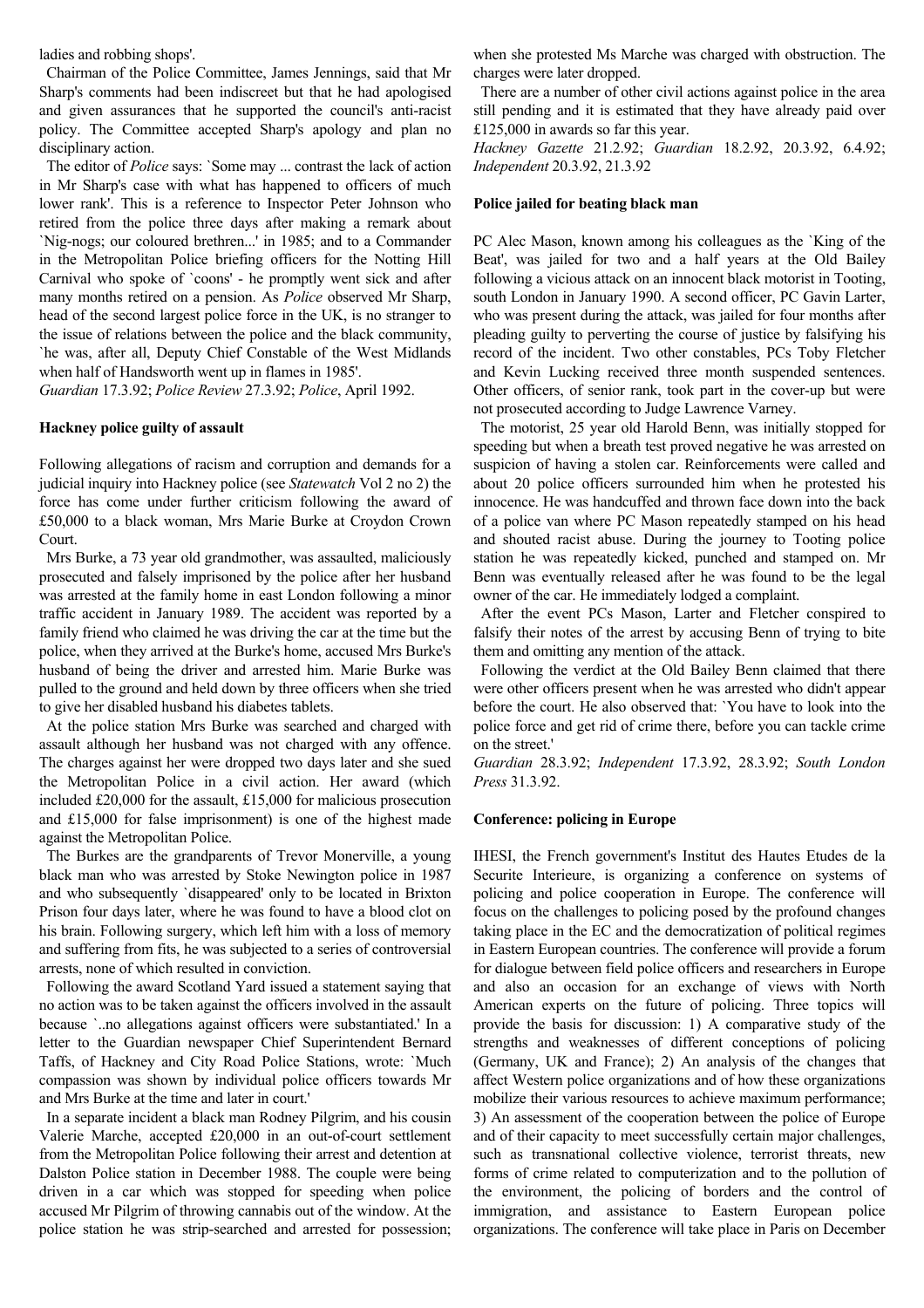1-4, 1992. Official languages are English, French and German. Registration fee is 900 FF. For more information contact IHESI colloque, 19, rue Peclet, 75015 Paris, France, tel. ++33 14530 5070, fax ++33 1 4530 5071.

# **Policing: In brief**

**\* Baton test:** The Association of Chief Police Officers has announced that police are to test a side-handled baton. The baton, which is two feet long with a side handle six inches from the end, is similar to one used by police forces in the United States. The tests will take place later this year when the batons will be issued to a number of officers for a six month period.

 In Birmingham, West Midlands police officers have been carrying a martial arts weapon, the kubotan, which the force had tested and found unsuitable for issue. The kubotan is a bar of metal or bamboo measuring up to six inches long. It has been reported that West Midlands Chief Constable, Ron Hadfield, has granted an amnesty against disciplinary action for possession of the weapon in order to discover the extent of their use, which has been described as `widespread'.

*Guardian* 29.2.92; *Independent* 23.3.92

**\* National Criminal Intelligence System:** the name of the National Drugs Intelligence Unit (NDIU), which is being incorporated into the National Criminal Intelligence System (NCIS), is being changed to the NCIS Drugs Division.

 There is a fine line between intelligence-gathering (the official role of the NCIS) and operations (which it said not to be undertaking). A spokesman for the NCIS said: `Members of the NCIS will be allowed to cultivate informants and carry out static observations but will not undertake mobile surveillance; for this they will have to rely upon co-operation from operational units'. *Police Review*, 27.3.92.(see also Statewatch Vol 2 no 2).

**\* New PCA Chairman**: Sir Leonard Peach has been appointed as Chairman of the Police Complaints Authority. The appointment will take effect from August 1 when the current Chairman, Judge Francis Petre, retires.

*Downing Street press notice,* 9.3.92;

### **Policing: new material**

**Left realist criminology: strengths, weaknesses and the feminist critique**, M Schwartz & W DeKeseredy. *Crime, Law and Social Change*, Vol 15 no 1, 1991, pp51-72.

**The Berlin Police: an overview**, O Thomas Bernsdorff. *CJ Europe*, Vol 2 no 2, 1992, pp5-7.

**Terrorism in the 1990s**, Richard Latter. Wilton Park Paper 44, HMSO, £7.50, pp28.

**Al Capone and the Internal Revenue Service: state sanctioned criminology of organised crime**, James D Calder. *Crime, Law and Social Change*, no 17, 1992, pp1-23. Calder examines the secrecy surrounding the records of Al Capone.

**Hillsborough's new view**, Claire Casey. *Police Review*, 6.3.92. Looks at the policing of Hillsborough nearly three years after the disaster.

**Carrying the card**, Claire Casey. *Police Review*, 31.1.92. Looks at the new scheme to end years of confusion between the police and

the NUJ.

### **House of Commons debates**

Police National Computer, 3.2.92, Cols 104-114 Terrorism, 24.2.92, cols 689-736

# **CIVIL LIBERTIES**

### **Homosexual acts legalised**

The House of Keys, the lower chamber of the Isle of Man government, has voted to legalise homosexual acts in private between consenting adults who are over 21. It was the third debate on the issue in the past three years and brings the island's laws in line with the European Convention on Human Rights. In February police made a series of arrests of gay men, charging 21 with gross indecency; one of those charged, Kevin McCauley, 21, later committed suicide. A second man, Darren Wild, who it was alleged had been harassed by police because of his contacts with gay activists, shot himself when police arrived to question him.

### **Civil liberties: new material**

The following are recent publications added to the library of Liberty, 21 Tabard Street, London SE1 4LA. Tel: 071-403-3888. They are available for reference. Please make an appointment if you wish to visit - a small charge is made to non-members.

**Dignity without liberty: a report on lay visiting to Lambeth Police stations**, Sean Creighton. Bristol Centre for Criminal Justice, 1991, 70pp, £5.50.

**An evaluation of the live link for child witnesses**, Graham Davies & Elizabeth Noon. Home Office, Nov 1991, 145pp.

**Employment in prisons and for ex-offenders.** Employment Committee, House of Commons, (30 (session 1991-92) and HC 495i-iv (Session 1990-91)) HMSO, 1991, 106pp, £17.65.

**Judicial activism in comparative perspective**, Kenneth M Holland (ed). Macmillan, 1991, 220pp, £40 (hb).

**Prisons Policy. Home Affairs Committee.** House of Commons, (Minutes of Evidence: 11.12.91) HMSO, 1991, 21pp.

**Law reform: a programme for action**, Irvine, Alexander. Society for Labour Lawyers, 1992, 37pp £2.00.

**Racial justice at work: the enforcement of the Race Relations Act 1976 in employment**, Christopher McCrudden, David Smith & Colin Brown. Policy Studies Institute, 1991, 301pp, £35 (hb).

**The UN Convention and children's rights in the UK**, Peter Newell. National Children's Bureau, 1991, 219pp.

**Reassessing civil rights**, Ellen Frankel Paul, Fred D Miller & Jeffrey Paul Paul (eds). Blackwell, 1991, 222pp, £12.95 (pb)

**The child witness**, Nancy Walker Perry & Lawrence S Wrightsman, Sage, 1991. 288pp.

**Interim report to members, 1990-91**. Privacy International: NSW, Australia, Nov 1991, (140pp). Includes overview of the state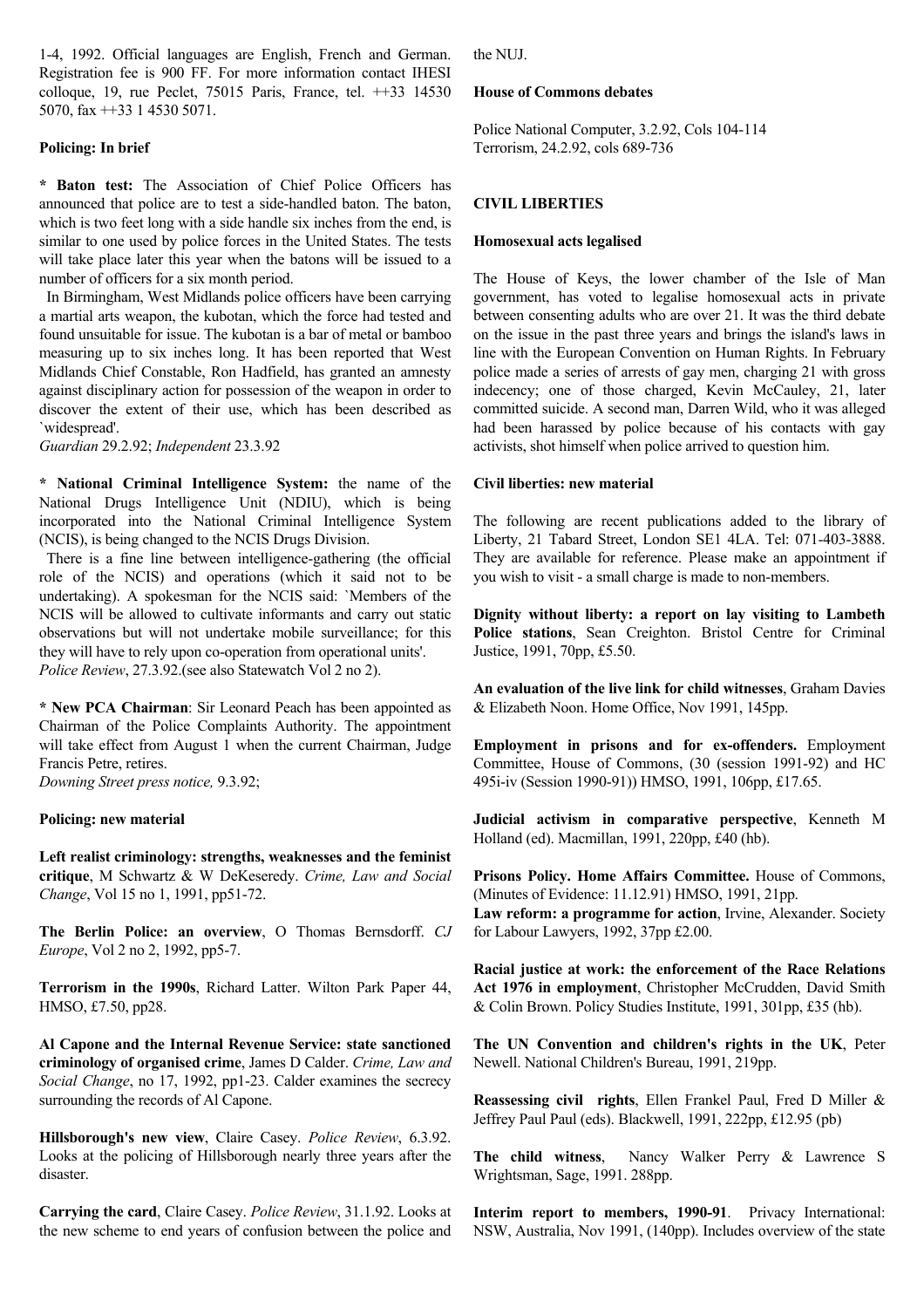of the world's privacy.

**1992 Race Equality Fact Pack**, Race Relations Unit. Birmingham City Council, Dec 1991. Pack of 13 Fact Sheets.

**Immigration and nationality law handbook**, Sue Shutter. JCWI, 1992, 275pp. £8.99 (pb).

### **House of Commons debates**

Protection of fundamental rights and freedoms, 12.2.92, cols 991- 993

Child abuse victims, 28.2.92, cols 1302-1308

#### **RACISM AND FASCISM**

#### **`BNP brutality' at top security hospital**

A government inquiry, chaired by Louis Blom Cooper, QC, set up to investigate reports of abuse on patients at Ashworth top-security hospital in Merseyside has heard that a campaign of intimidation has been carried out by a group of Prison Officers' Association (POA) nurses who are also supporters of the fascist British National Party (BNP).

 Witnesses informed the inquiry that one patient had his head submerged in a kitchen sink; another, who had undergone a frontal lobotomy, found pictures of brains in his locker. A third patient was sent a live snake in a parcel and another had his hand held on an electric hotplate by a nurse. An interim report by the inquiry reported that women patients had been stripped naked and locked in solitary confinement.

 The witnesses also told of death threats to members of staff who belonged to a different trade union. Dr David Dines, who spent a week at Ashworth on behalf of the Inquiry, said that a group of 8- 14 POA members were the ringleaders of the campaign of intimidation.

*Guardian* 10.3.92; *Independent* 26.3.92

### **Far-right gains in European elections**

There was a dramatic shift to the right in two regional elections held in Germany during April. In the south the Republican Party won 11% of the poll (gaining 530,000 votes) in Baden-Wurttemberg giving them 15 seats in the state parliament. The ruling Christian Democratic Union gained 39% of the vote, down 10% on the 1988 elections, and lost their overall majority. The Social Democrats received 30% of the vote (down 3%) in second place. In the north, in the Schlesweig-Holstein election, the neonazi German People's Union (DVU) unexpectedly got 6.5% of the poll (93,000 votes), finishing in third place and securing 6 seats. This result follows on from their success in neighbouring Bremen in last years election. The governing Social Democrats barely held on to their majority and saw their support drop by 9% from the 1988 elections to 46%. The Christian Democrats finished second with 40%. Both of the far-right parties targeted refugees and immigrants during their campaign and it seems likely that the mainstream parties will rapidly introduce even more stringent measures to deal with so-called `economic refugees' in light of their defeat.

 In France the National Front won 38% of the vote in the Nice (14th canton) by-election during February. With a 39% turn out their candidate, Jean Peyrat, finished 20% clear of his nearest rival from the Union for French Democracy.

 During the March regional elections they polled an average of 14%, (up 4% on the 1988 national assembly election), after a campaign that was marked by clashes between demonstrators and right wing NF extremists. Rioting broke out in Paris and a 20 year old demonstrator was shot and wounded by National Front stewards in the southern city of Nimes. National Front leader, Jean Marie Le Pen, came second in the Provence-Alpes-Cotes d'Azur region with 23% of the vote; they finished in second place in Alsace (17.4%) and Ile-de-France (16.3%) also, but failed in their attempt to win control of targeted areas. The election was a disaster for the ruling Socialists who received only 18% of the vote and lost five departmental councils.

 The Northern League, an umbrella party for the Lombard League and other rightwing federalist groups, made disturbing gains in the Italian general election in April. They gained nearly 9% of the vote to become Italy's fourth largest party. Before the election Umberto Bossi, the League's leader, was their only member of parliament; now they have 55 seats in the chamber of deputies and 25 in the senate. The League won almost a quarter of the vote in Milan but lost Brescia which they took from the Christian Democrats last year.

*Guardian* 6.4.92, 8.4.92; *Independent* 18.2.92, 23.3.92, 31.3.92, 8.4.92.

# **Far-right election flop**

The British neo-nazi parties have failed to emulate the success of their colleagues elsewhere in Europe during the recent General Election. The two main parties, the British National Party (BNP) and the National Front (NF) stood 27 candidates between them, polling a total of just over 11,000 votes (with the BNP receiving 7000). The BNP received their strongest support in their heartland of east London where party leader, John Tyndall received 1107 (3%) votes in Bow and Poplar to finish in fourth place. Deputy leader, Richard Edmonds, received 1310 (3.6%) votes in neighbouring Bethnal Green and also finished in fourth place. Neither party was expected to do well in the elections and the BNP in particular has focused its attention in the months preceding the election on street violence.

#### **Racism & fascism: In brief**

\* Concern has been expressed that members of the fascist White Aryan Resistance (VAM) are attempting to infiltrate the Swedish National Guard in order to obtain weapons. The fears have been disclosed following a series of gun attacks on black people, the most recent in Stockholm (see Statewatch 2:2). The National Guard, which is Sweden's civil defence force, have been warned to tighten their vetting procedures.

 Racist attacks doubled from 41 during 1990 to 90 in 1991 in Switzerland. The number of petrol bomb attacks on homes for asylum seekers increased five times to 20. One man was killed. *European* 26.3.92; 2.4.9.

\* The German `Antifascistischen Autorenkollektiv Berlin' published a book `*Drahtzieher im Braunen Netz, der Wiederaufbau der NSDAP*' (Berlin; Amsterdam: Edition ID-Archiv, 1992, ISBN 3-89408-022-1, 176 pp., dfl 26,80. Address: ID-Archiv im Internationalen Institut fuer Sozialgeschichte, Cruquiusweg 31, NL-1019 AT Amsterdam) on the growing extreme right movement in Germany and its international connections. The book provides many details and hundreds of names and organizations and it is richly illustrated with dozens of pictures of neo-nazi prominent figures and heavyweights.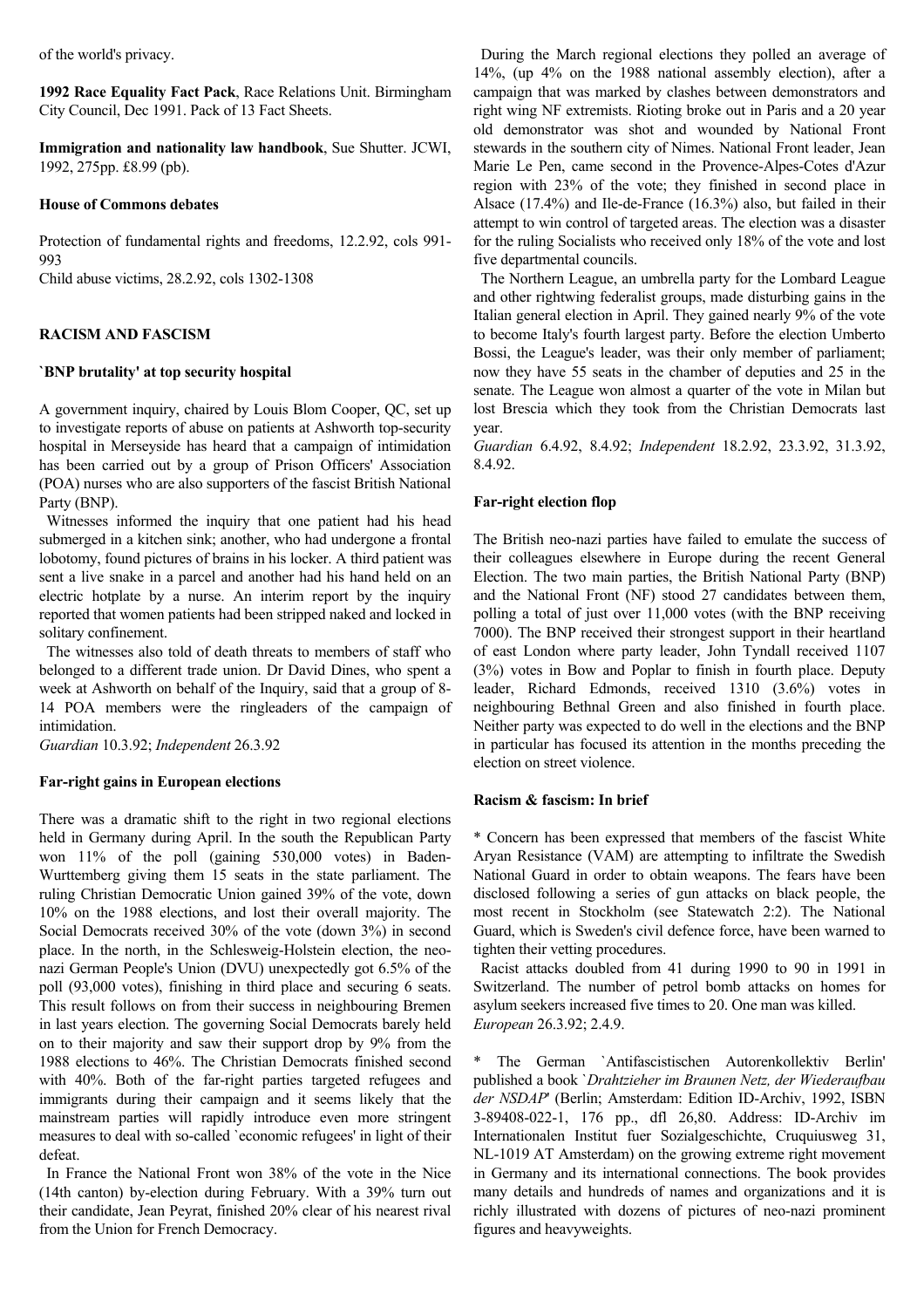### **NORTHERN IRELAND**

#### **Mass Strip Search at Maghaberry**

*On Monday March 2nd, every prisoner at Maghaberry women's prison (with the exception of one who was recovering from a medical operation) was subjected to a strip search. The move was unprecedented in two respects. Never before has a strip search been carried out on the whole female prison population at one time and never before has strip searching been conducted as part of a wing and cell search operation. Given the history of strip searching policy, it is probable that the governor sought clearance from the Northern Ireland Office before sanctioning the search.* 

Strip searching of women prisoners first attracted criticism towards the end of 1982 when, in addition to the reception and discharge search which is applied to all prisoners, extra strip searches were introduced. These were applied to all prisoners leaving and returning to the women's prison (at the time, Armagh), and principally affected remand prisoners making court appearances in Belfast. Believing that routine strip searching constituted a form of sexual abuse and an intimidating violation of privacy, some prisoners refused to be searched.

 The ensuing controversy led firstly to the introduction of random strip searching, and thus fewer searches, from March 1983, and secondly to a thorough inquiry into the issue by NCCL. The latter concluded that, `the introduction of routine strip searches ... amounted to an ill-considered attempt to maintain authority in the prison following years of unrest in the prison community ... We are not convinced by the security arguments... Nor can we find a convincing justification for its continued enforcement'. The NCCL inquiry concluded that there were no grounds for the original change of policy in 1982.

 The latest strip search took approximately ten hours to conduct. The morning began with prisoners being told that a security search was to take place. About an hour later, they were told that they were to be strip searched. The 22 women in the republican wing of the prison objected, and were then threatened with punishment. They continued to object.

 Not long afterwards, according to the prisoners' own account, `large numbers of female screws dressed in full riot gear entered the wings carrying shields and batons. Before long, the sound of screaming was heard throughout the gaol as one woman [...] was set upon by six of the riot squad, dragged down onto the floor of her cell and forcibly stripped naked.

 The terror and revulsion felt by every other woman in the gaol was so overwhelming that most began to barricade their doors (using the bed and locker), in an attempt to prevent the same thing from happening to them. Cell doors were left wide open so that both male and female searchers on the landings outside could watch if they wished... Between 5 and 16 female screws in riot gear, their faces disguised with helmets, would burst into the cell, seize hold of the woman's arms and legs, and drag her down, pushing her face tightly into the floor. Women's mouths were covered in an attempt to stifle screams. While some women's arms were twisted up their backs, others were pinned to the floor above their head. Women were punched, kicked, scrabbed, nipped and had their limbs twisted in various directions through out the ordeal..'

 The prison doctor recorded the women's injuries later the same night and he sent [...] to an outside hospital the following day because of the extent of swelling and bruising down one side of her face. Many of the women were put on anti-inflammatory tablets, pain-killers, sleeping draughts, and one woman had a urine sample taken as a result of back injury. Once stripped naked, some of the screws forced the woman's clothing back on again while still holding her down. Others left the victim lying naked or half naked on the floor... When the screws tried to gain entry to the cell [of...] they had problems unlocking the door. Male screws in riot gear worked at it for a long period of time, and when they did eventually get the door open, they stormed into the cell themselves... They grabbed [...] off the top of the bunk-bed upon which she was lying, and let her fall head first onto the floor. They then picked her up and carried her, face down with her head between their legs, to another wing where she was stripped by female screws.'

 Commenting on the day's events, an article in *Just News* (the Bulletin of the Committee on the Administration of Justice) states: `it is difficult not to dismiss the negligible security benefits (of strip searching) as intellectually and morally discreditable. One can only hope that this event and its subsequent justification in the tired old cliches of security jargon does not mark the return to the tried and failed confrontational style of prison management that marred the early 1980s.'

*Just News,* Vol 7 No. 4, April 1992. AP/RN 5 March 1992. National Council for Civil Liberties, *Strip Searching: An Inquiry into the Strip Searching of Women Remand Prisoners at Armagh Prison between 1982 and 1985,* London 1986. Tomlinson, M. and Rolston, B, `The Challenge Within'. Prisons and Propaganda in Northern Ireland, in Tomlinson, M. et al (eds.) *Whose Law and Order? Aspects of Crime and Social Control in Irish Society,*  Belfast: Sociological Association of Ireland, 1988, pp. 167-192.

#### **Abortion, Ireland and of Europe**

*The future of the Maastricht Treaty is in question following the response of the Irish Attorney General and judiciary to the rape of a 14-year-old Dublin girl. The Treaty has to be ratified by all EC member states before it becomes law and in the case of Ireland this requires a referendum.*

The referendum, now scheduled for the 18th of June, could result in a `no' vote because both sides in the abortion debate fear that the Treaty will institutionalize a position which neither wants. The Church fears abortion will become easier because of EC guarantees of freedom of information and travel, while women's groups are worried that the Treaty will merely confirm the very limiting domestic legal judgements made following the rape. In addition, there is a sizeable lobby concerned that the Maastricht Treaty will diminish Irish sovereignty, in particular compromising Ireland's traditional neutrality with regard to NATO and other military alliances.

 When the Treaty was finalized in December 1991, the Irish government asked for a special clause recognising Ireland's constitutional ban on abortion. Abortion has always been illegal in Ireland under the 1861 Offences Against the Person Act, but Catholic Church based pressure groups and the Church hierarchy itself sought to strengthen the anti abortion position through an amendment to the written constitution.

 The 1983 `Pro-Life referendum' secured an amendment which declares that `The State acknowledges the right to life of the unborn and, with due regard to the equal right to life of the mother, guarantees in its laws to respect, and as far as is practicable, by its laws to defend and vindicate that right.' During the extremely bitter and divisive campaign on the Pro-Life referendum, opponents warned that the amendment would lead to the closure of advice and counselling services, and even to individual women being stopped from boarding boats or having to prove they weren't pregnant before getting on planes to London. Indeed, having secured the amendment, the anti-abortion groups have initiated a series of court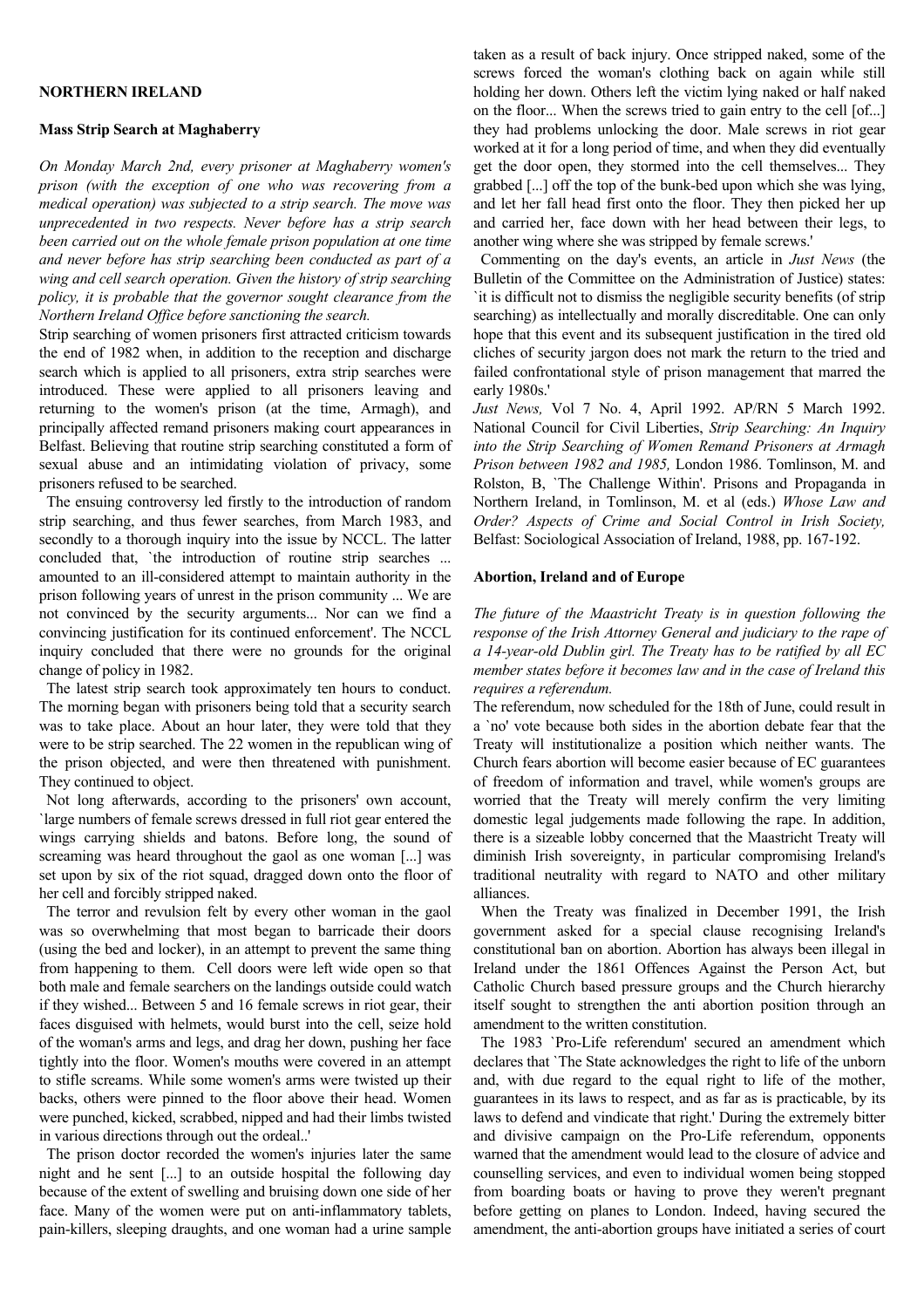cases. These have resulted in the closure of two women's health clinics, the removal of books on women's health (such as *Our Bodies, Ourselves)* from the shelves of public libraries, and the printing of special editions of British women's magazines excluding advertisements which might provide information to those seeking abortions. As the *Observer* and *Irish Times* columnist Mary Holland put it, `information about abortion is now only available through the kind of underground network that existed in Britain before 1967'.

 In February, the parents of the rape victim went to the police to report the crime. They also said they were taking their daughter to England for an abortion. Apparently, the police then contacted the DPP's office to arrange for the British authorities to sample the foetal tissue for DNA testing. This, they assumed, would secure the conviction of the culprit. On hearing the parents' intentions, the Attorney General applied for and was granted an injunction preventing the parents from taking their daughter to England, even though they were already there. Fearing prosecution for contempt, the parents returned.

 The High Court ruled that, although the rape victim had been sexually abused for some two years by an `evil and depraved man', and was contemplating suicide, the threat to the life of the unborn was overriding. The case then went to the Supreme Court. Here the application of EC law on freedom of movement, as well as the interpretation of domestic law was put to the test. In a three-to-two majority ruling, domestic law on the right to life of the unborn was judged to take precedence over the right to freedom of movement between EC member states. Nevertheless, on an interpretation of the constitution, the Supreme Court ruled that the rape victim could travel to England for an abortion because the threat to her life was more important than the life of the unborn child.

 The Irish government's first response to the Supreme Court ruling was to seek a further change to the Maastricht Treaty which would make it clear that Ireland would respect EC law on freedom of movement and information. This was refused. The government then made a public declaration and commitment that EC rights would not be undermined by Ireland's special protocol in the Treaty, but there is no legal force behind this and it does nothing to clarify either domestic law on abortion or the contradiction between domestic and EC law.

 The government is hoping to win a `yes' vote on the Maastricht Treaty before moving on to the possibility of a referendum on the constitution, or a legal change making the constitution clearer. Following Maastricht, the government will need to deal with both the issues of freedom to travel/information and the issue of abortion within Ireland.

*Observer,* 16.2.92; 23.2.92; 19.4.92. *Irish Times, 7.3,92. Abortion in Northern Ireland: The Report of an International Tribunal,*  Belfast: Beyond the Pale Publications, 1989,

### **Northern Ireland: new material**

**Fear and loathing on the Falls Road**, Malachi, Suzanne Breen & Francis Mooney. *Fortnight*, March, 1992, pp23-25.

**Nicky Kelly - the case that refuses to go away**. *Irish Times*, 17.2.92 & 30.4.92. Sixteen years after the robbery for which he was jailed, and nearly eight years after his release on humanitarian grounds, Nicky Kelly learnt that the Irish Minister of Justice is recommending that he be given a Presidential pardon.

### **House of Commons debates**

Northern Ireland (Security), 20.1.92, cols 19-29

Security (Northern Ireland), 6.2.92, cols 478-488 Northern Ireland (prison management), 4.3.92, cols 313-319 Northern Ireland, 5.3.92, cols 496-535

# **BOOKS RECEIVED**

All books received are listed on the on-line database with chapter headings and short summaries.

**The State or the market**, edited by Martin Loney, Robert Bocock, John Clarke, Allan Cochrane, Peggotty Graham, & Michael Wilson. Sage, 1991, pp360, £9.95, pk.

**American hegemony and the Trilateral Commission**, Stephen Gill. Cambridge University Press, 1991, pp304, £14.95, pk.

**The Racial State - Germany 1933-1945**, Michael Burleigh and Wolfgang Wippermann. Cambridge University Press, 1991, pp386, £12.95, pk.

**Policing the Empire - government, authority and control, 1830- 1940,** edited by David M Anderson and David Killingray. Manchester University Press, 1991, pp260, £40.00, hd.

**The Politics of Crime Control**, edited by Kevin Stenson and David Cowell. Sage, 1991, pp226, £10.95, pk.

**Reading the Riot Act - the magistracy, the police and the army in civil disorder**, Richard Vogler. Open University Press, 1991, pp206, £14.99, pk.

**The English Police - a political and social history,** Clive Emsley. Harvester Wheatsheaf, 1991, pp253, £35.00, hd.

**European security - towards 2000**, Michael C Pugh (editor). Manchester University Press, 1992, pp196, £10.95 pk.

**The amateur military tradition 1558-1945**, Ian F W Beckett. Manchester University Press, 1991, pp340, £35.00.

**From Churchill's secret circle to the BBC: the biography of Sir Ian Jacob**, General Sir Charles Richardson. Brassey's (UK), 1991, pp304, £29.95.

**The frontiers of citizenship**, edited Ursula Vogel and Michael Moran. MacMillan, 1991, pp210.

**Race, nation, class - ambiguous identities**, Etienne Balibar and Immanuel Wallerstein. Verso, 1991, pp232, £10.95 pk.

**Secret war: the story of SOE**, Britain's wartime sabotage organisation, Nigel West. Hodder & Stoughton, 1992, pp305, £20.00.

**Troubled Times: Fortnight magazine and the Troubles in Northern Ireland 1970-1971**, edited by Robert Bell, Robert Johnstone & Robin Wilson. The Black Staff Press, 1991, pp224, A4, £9.95.

**Power and policy in liberal democracies**, edited by Martin Harrop. Cambridge University Press, 1992, pp304, £12.95 pk.

**The rebirth of private policing**, Les Johnston. Routledge, 1992,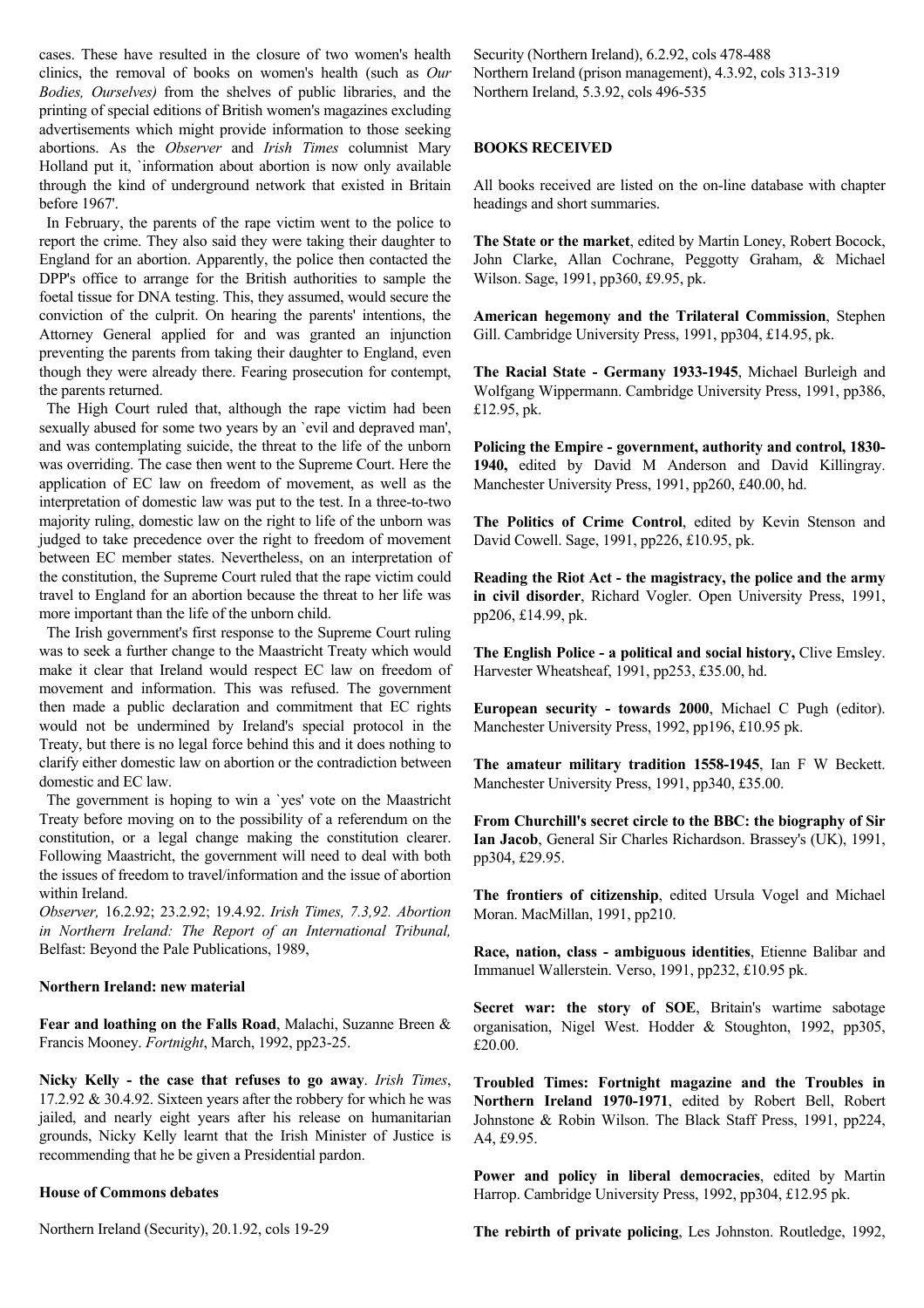pp251, £11.99 pk.

**Regulating covert action: practices, contexts and policies of covert coercion abroad in international and American law**, W Michael Reisman & James E Baker. Yale University Press, 1992, £18.50 (hd), pp250.

**The future of Whitehall**, Oonagh McDonald. Weidenfeld & Nicolson, 1992, £19.99, pp212.

**The Dark Side of Europe: the extreme right today**, Geoffrey Harris. Edinburgh University Press, 1992, £12.95 (pk), pp213.

**The Butcher's Empire: the Philby conspirators in Washington**, Verne W Newton. Macdonald, 1992, £14.95 (hd), Warner (pk) £4.99 (July), pp448.

# **CONTENTS**

### 1**Europe**

EC proposes official secrets Trevi and Belgium Dutch discuss racist attacks In brief New material 2**Military & nuclear** Dounreay & the Nordic Council In brief New material 3**Immigration** Asylum Bill Asylum-seekers not illegal Visitors' passports useless Heat detectors for immigrants Tower Hamlets is not Home Office Holland: secret list Holland: immigration raids New material 4**Prisons** Prisoner wins human rights case Prison service Too many locked up In brief 5**Law** Rape in marriage Hamlet without a prince In brief New material 6**Security & intelligence** Security group under scrutiny Germany: intelligence failures Conference: police and intelligence New material 7**Policing** Chief Constable's `racist joke' Hackney police guilty of assault Police jailed for beating black man Conference: policing in Europe In brief New material 8**Civil liberties** Homosexual acts legalised New material 9**Racism and fascism**

`BNP brutality' at top security hospital Far-right gains in European elections Far-right election flop In brief 10**Northern Ireland** Mass strip search at Maghaberry Abortion, Ireland and Europe New material 11**Books received**

### **Background document files**

The following background files are available:

**The Schengen Agreement**: *Statewatch briefing* full text of the Agreement plus an introduction, European Parliament resolutions, and a select bibliography. Cost: £5.00 inc p&p (Europe £6.00; outside Europe \$15 or £7.00 sterling).

**Gladio** *Statewatch briefing*, introduction and background countryby-country; article (2pp); *State Research*, article from 1977 (1p). Total: 16 pages. Cost: £2.00 inc p&p.

**Official secrecy in the European Community?** *Statewatch briefing*, May 1992. Cost: £3.00 inc p&p (Europe £3.50; outside Europe \$10 or £4.00 sterling).

*Statewatch* is produced by an independent group of journalists, researchers, lawyers, lecturers and community activists.

### **Contributors**

Editor: Tony Bunyan, Co-ordinator: Trevor Hemmings, Reviews Editor: Brenda Kirsch; Lee Bridges, Unmesh Desai, Nadine Finch, Marcelle Fletcher, Paddy Hillyard, Stef Janssens, Peter Klerks, Steve Peak, Phil Scraton, Joe Sim, Ann Singleton, Mike Tomlinson, Frances Webber; the Centre for Studies in Crime and Social Justice (Edge Hill College, Lancashire), Jansen & Janssen (Amsterdam), the Institute of Crime, Justice and Welfare Studies (Liverpool Polytechnic), CILIP (Berlin), Legal Action Group, Liberty and the Northern European Nuclear Information Group (NENIG).

# **The Statewatch on-line database**

The on-line database is available 24-hours a day for subscribers to search and download information. It includes references to books, pamphlets, articles, Hansard written answers, and the full text of selected Acts of Parliament.

### **Back issues**

Back issues are available at £2.00 each. Volume 1 had five issues, nos 1-5.

### **Subscription rates**

# **Bulletin (6 times a year)**

Individuals £12 pa; Europe £14 pa; outside Europe \$35 pa Voluntary groups £16 pa;Europe £16 pa;outside Europe \$35 pa Institutions £20 pa; Europe £22 pa; outside Europe \$50 pa

### **Bulletin and on-line database**

Individuals £30 pa; Europe £32 pa; outside Europe \$75 pa